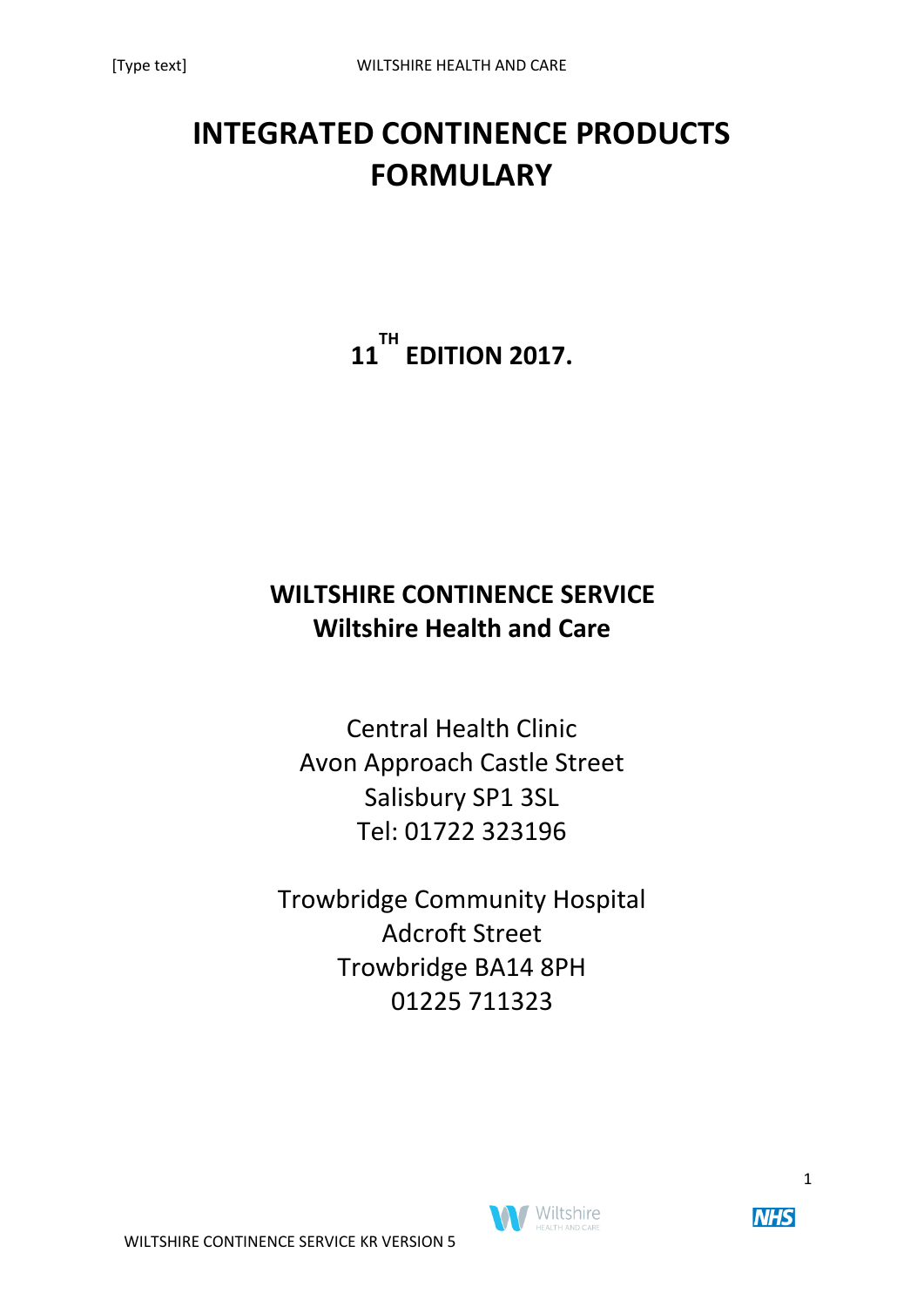# **Contents**

| <b>INDWELLING CATHETER LONG TERM</b>                        | 3              |
|-------------------------------------------------------------|----------------|
| CATHETERS FOR SHORT/MEDIUM TERM USE                         | $\overline{5}$ |
| <b>OPEN ENDED LONG TERM CATHETERS</b>                       | 6              |
| <b>SILVER COATED CATHETERS</b>                              | 7              |
| <b>LEG BAGS</b>                                             | $\overline{7}$ |
| SINGLE USE NIGHT DRAINAGE BAGS                              | 12             |
| <b>SEVEN DAY DRAINABLE BAGS</b>                             | 13             |
| RÜSCH BELLY BAG                                             | 14             |
| <b>CATHETER BAG STANDS</b>                                  | 15             |
| LEG BAG HOLDERS/SUPPORT                                     | 15             |
| <b>CATHETER SUPPORT STRAPS</b>                              | 16             |
| <b>CATHETER VALVES</b>                                      | 17             |
| <b>CATHETER MAINTENANCE SOLUTIONS</b>                       | 18             |
| CATHETERISATION LUBRICANT, LOCAL ANAESTHETIC AND ANTISEPTIC | 19             |
| <b>ISC INTERMITTENT CATHETERS</b>                           | 20             |
| <b>INCONTINENCE SHEATHS</b>                                 | 23             |
| <b>INCONTINENCE DEVICE FOR A RETRACTED PENIS</b>            | 26             |
| <b>TRANSANAL IRRIGATION</b>                                 | 26             |
| <b>ANAL PLUGS</b>                                           | 29             |
| <b>FAECAL COLLECTORS</b>                                    | 29             |
| URINE TESTING COLLECTION PACK                               | 31             |
| <b>URETHRAL DILATOR</b>                                     | 31             |
| <b>CONTINENCE APPLIANCES</b>                                | 32             |
| PRESCRIBING GUIDELINES                                      | 33             |
| <b>REFERENCES</b>                                           | 34             |
| <b>MANUFACTURERS' CONTACT INFORMATION</b>                   | 35             |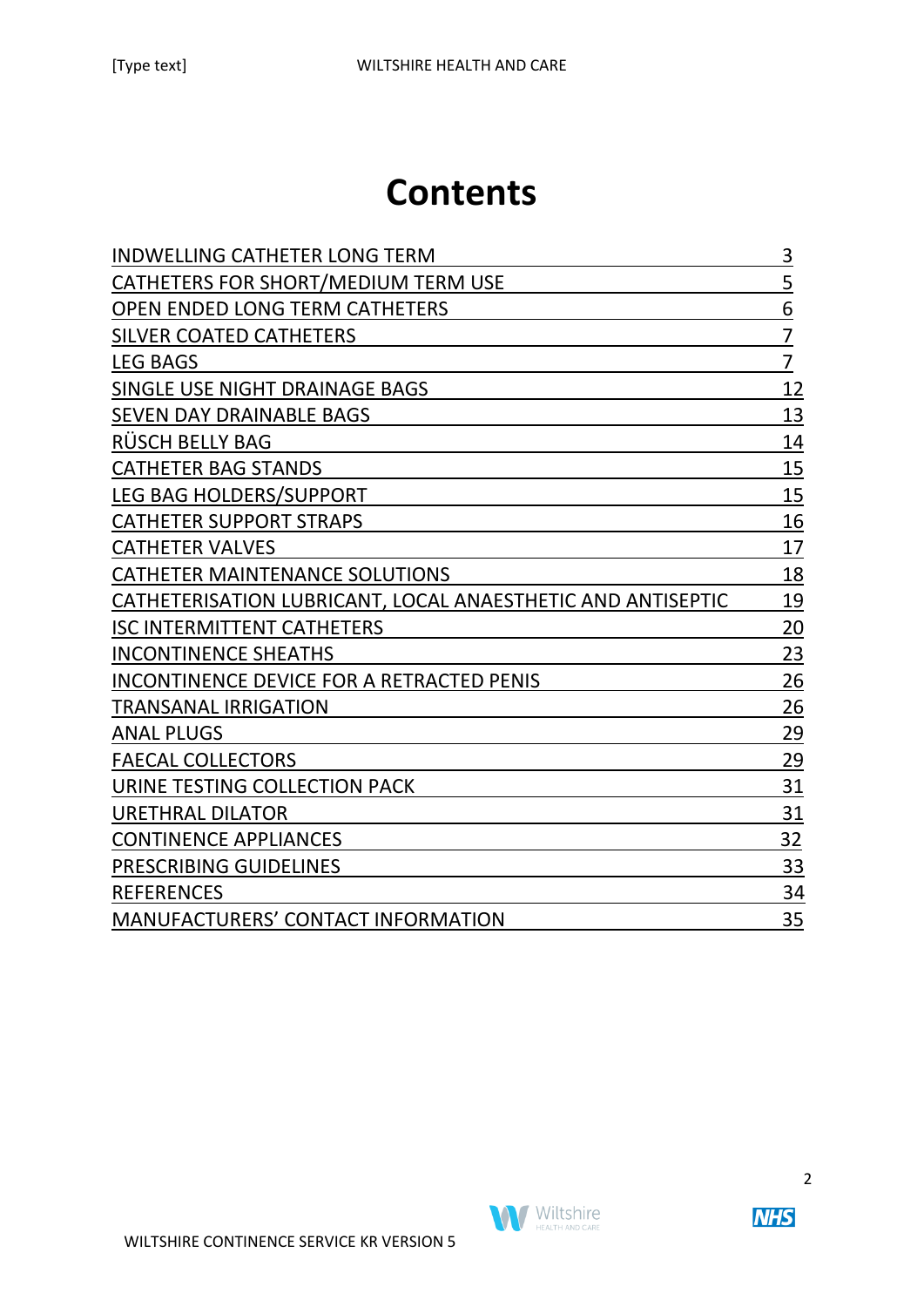# **Continence Formulary**

This formulary is to be used as a guide when selecting or prescribing products for patients that have either a bladder or bowel problem. Please use the formulary for all new patient assessments and those patients who need a reassessment. If an alternative product which is not on the formulary is required please call the continence service for advice. All products listed are latex free including packaging, unless otherwise stated.

# **INDWELLING CATHETER LONG TERM PLEASE ENSURE FEMALE LENGTH CATHETERS ARE NOT USED FOR MALE PATIENTS**

Larger charriere sizes i.e. size 18, although available on prescription, should not be used unless specifically indicated.

Licenced for urethral and suprapubic, use up to 12 weeks. All patients should be assessed on an individual basis and their optimum time for catheter change established. **All balloon sizes are 10 mls unless otherwise stated**.

Please note: the last two digits of the order code will denote the charriere size required

| <b>ORDER CODE</b> | <b>PRODUCT</b>                                                                                                                                                                                                                   | GAUGE/CH SIZE | <b>QUANTITY</b> | <b>DRUG TAFFIF</b><br>PRICE £ |
|-------------------|----------------------------------------------------------------------------------------------------------------------------------------------------------------------------------------------------------------------------------|---------------|-----------------|-------------------------------|
| DH310/12-16       | <b>Rüsch</b><br>Sympacath<br>Aquaflate<br>Hydrogel<br>Coated Latex<br>Catheter.<br><b>Standard length</b><br>40cms. Includes<br>syringe prefilled<br>with sterile<br>water and empty<br>10 ml syringe for<br>catheter<br>removal | $12 - 16$     | PK x 1          | $£6 - 18$                     |
| DH2101/12-16      | <b>Rüsch</b><br>Sympacath<br>Aquaflate                                                                                                                                                                                           | $12 - 16$     | PK x 1          | $£6 - 18$                     |



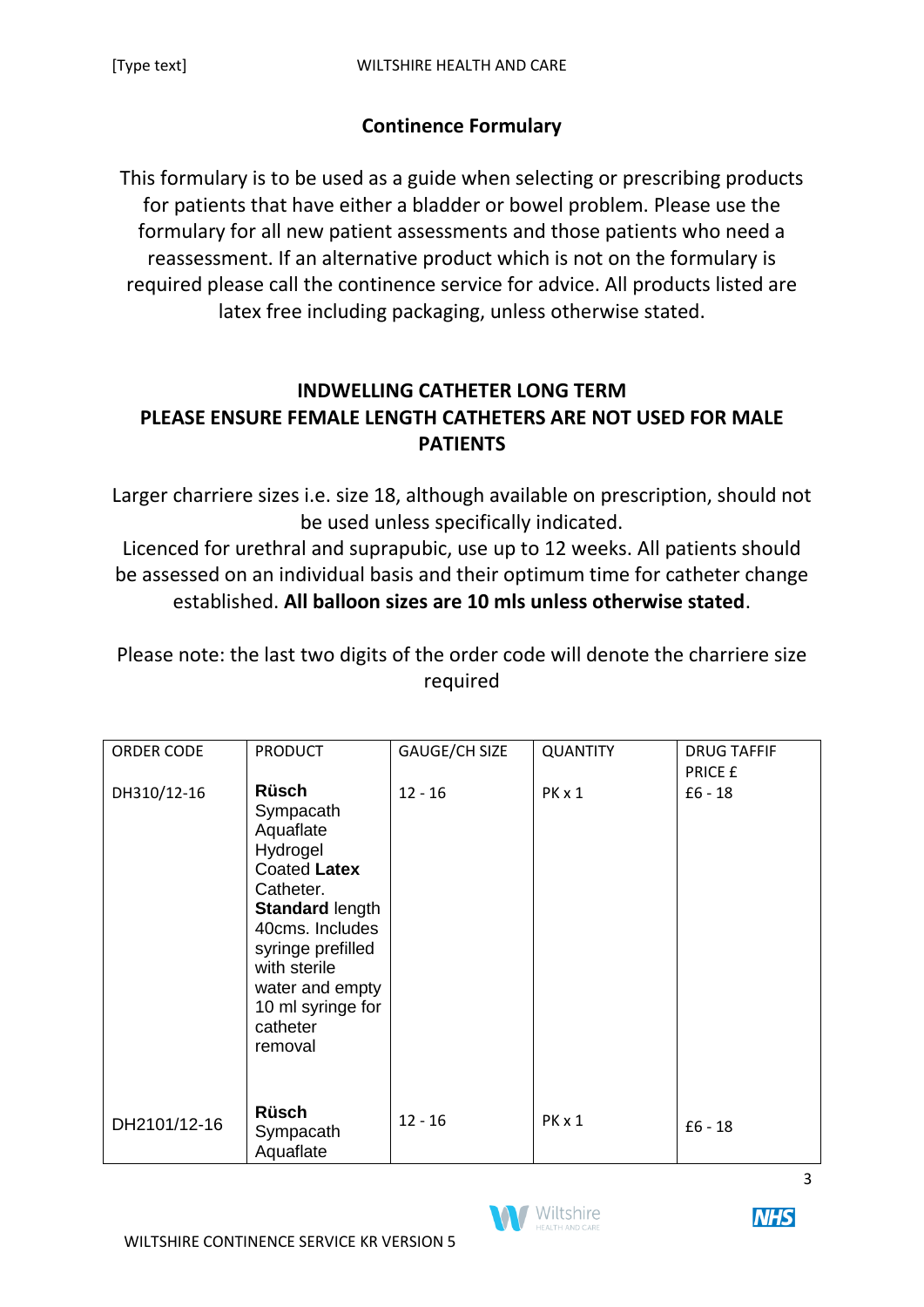|              | Hydrogel<br><b>Coated Latex</b><br>Catheter.<br>Female length<br>23 cms.<br>Includes syringe<br>prefilled with<br>sterile water and<br>a 10 ml syringe<br>for catheter<br>removal.                                                                                             |           |        |           |
|--------------|--------------------------------------------------------------------------------------------------------------------------------------------------------------------------------------------------------------------------------------------------------------------------------|-----------|--------|-----------|
| DA3101/12-16 | <b>Rusch Brilliant</b><br>Aquaflate all<br>silicone.<br>Includes syringe<br>prefilled with<br>sterile water and<br>10ml empty<br>syringe for<br>balloon<br>deflation.<br>Standard length                                                                                       | $12 - 16$ | PK x 1 | $£6 - 07$ |
| DA2101/12-16 | As above female<br>length.                                                                                                                                                                                                                                                     | $12 - 16$ | PK x 1 | $£6 - 07$ |
| AA8A/12-18   | <b>Coloplast</b><br>Folysil X-Tra<br><b>Clear Silicone</b><br>Catheter<br>standard<br>length. Including<br>pre-filled syringe<br>with 10%<br>glycerine<br>solution.<br>(Glycerine<br>inhibits balloon<br>deflation as it<br>has a similar<br>osmotic<br>pressure to<br>urine). | $12 - 16$ | PK x 1 | $£6 - 31$ |
| AA8B/12-16   | As above,<br>female length                                                                                                                                                                                                                                                     | $12 - 16$ | PK x 1 | $£6 - 31$ |

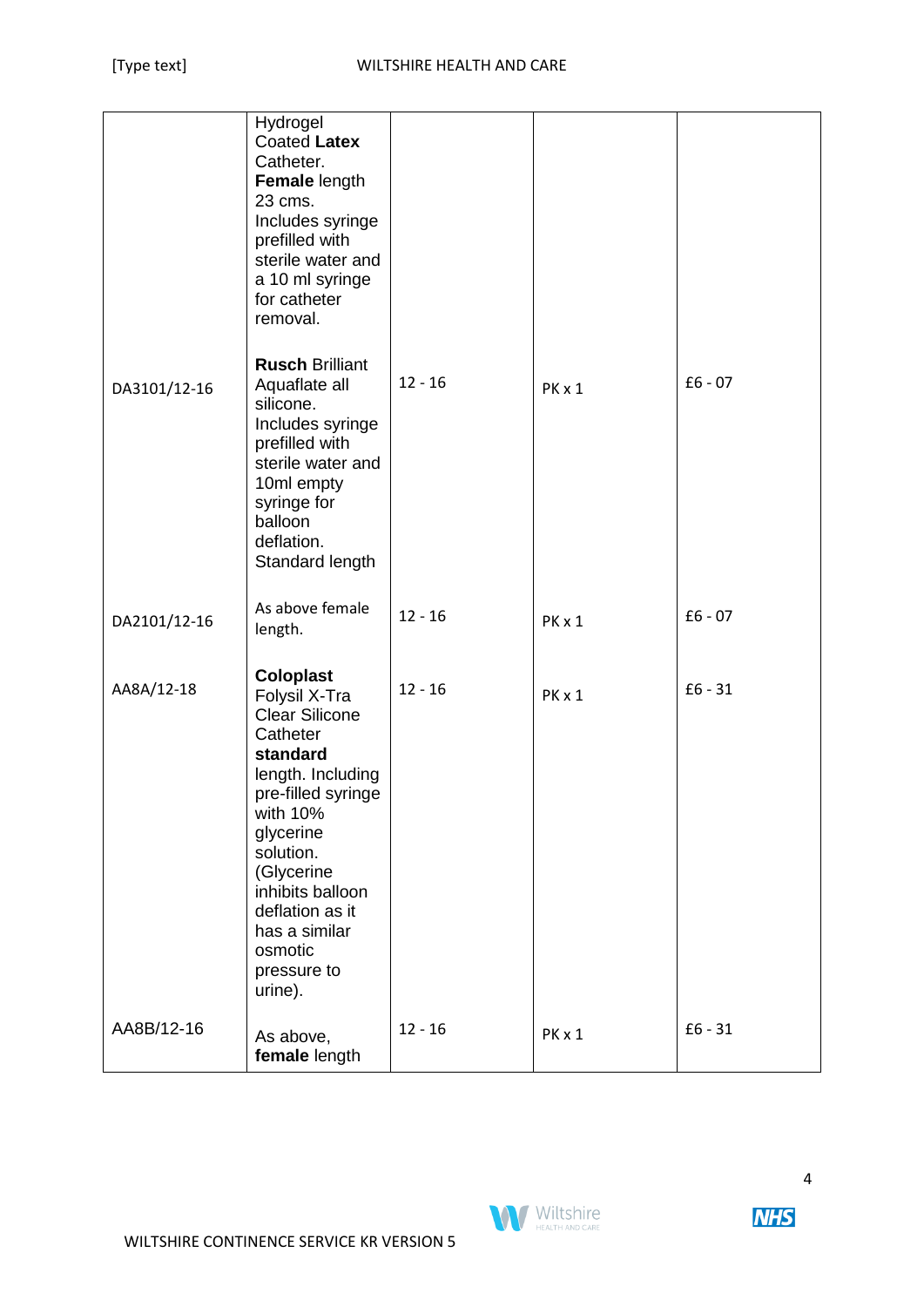#### **CATHETERS FOR SHORT/MEDIUM TERM USE**

Maximum period of use is up to 28 days. Licenced for urethral and supra pubic use

| ORDER CODE            | <b>PRODUCT</b>                                                                            | GAUGE/CH SIZE | <b>QUANTITY</b> | <b>DRUG TAFFIF</b><br>PRICE £ |
|-----------------------|-------------------------------------------------------------------------------------------|---------------|-----------------|-------------------------------|
| DP310112-<br>DP310116 | <b>Rüsch</b><br>Aquaflate PTFE<br>Coated Latex<br>Catheter.<br><b>Standard</b><br>length. | $12 - 16$     | PK x 1          | $£2 - 16$                     |
| DP210112-<br>DP210116 | <b>Rüsch</b><br><b>Aquaflate PTFE</b><br>Coated Latex<br>Catheter.<br>Female length.      | $12 - 16$     | PK x 1          | $£2 - 16$                     |
|                       | Supplied with<br>sterile water and<br>10 ml syringe.                                      |               |                 |                               |

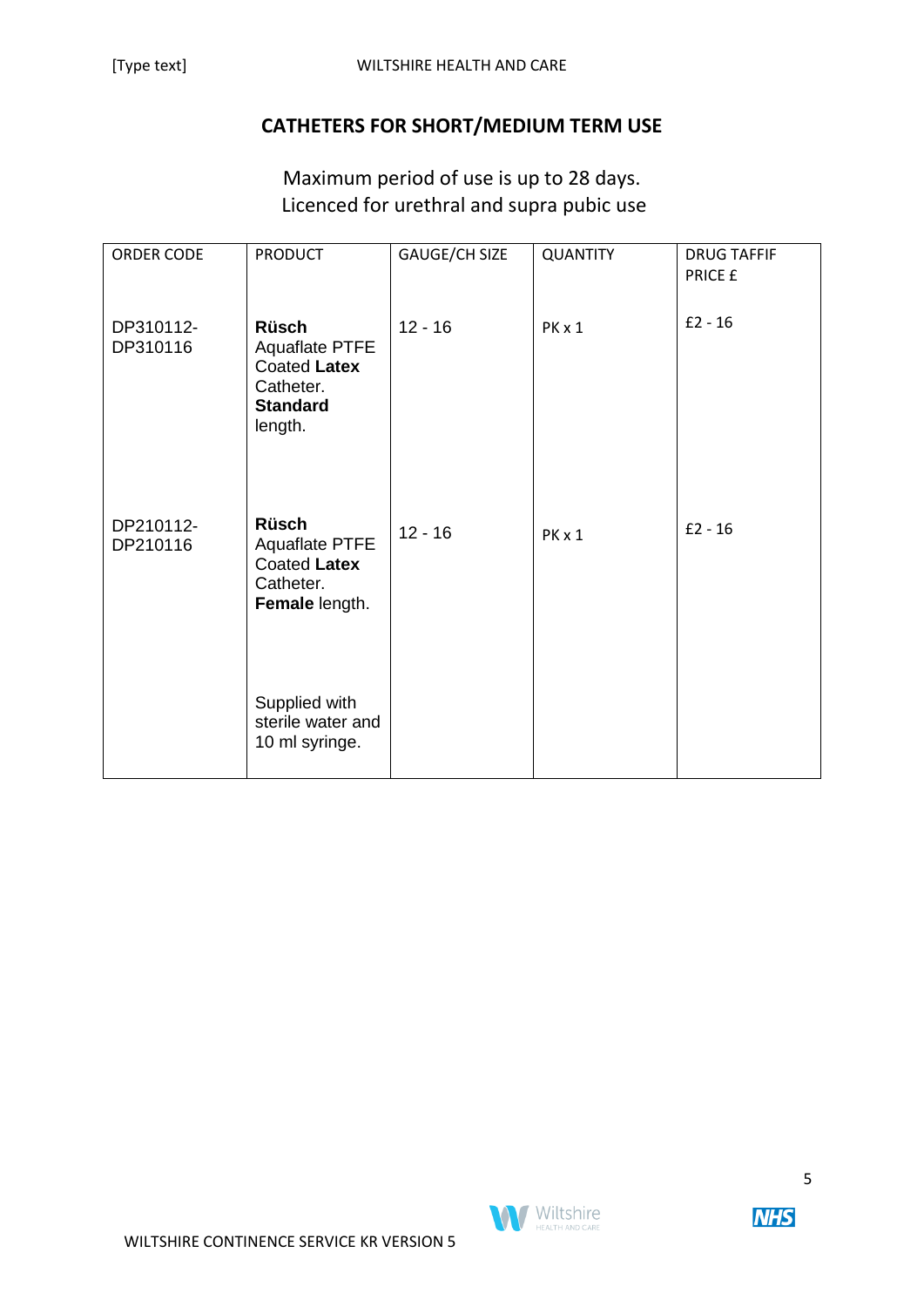#### **SPECIALIST CATHETERS OPEN ENDED LONG TERM CATHETERS**

This catheter may offer an alternative for those patients experiencing problems with urinary infection, by-passing or catheter blockage and are licensed for up to twelve weeks. There is no tip to the end of these catheters creating an additional drainage channel.

|                                          | <b>MacGregor</b><br><b>Healthcare Ltd</b>                                                                                                                                                       |                                    |        |       |
|------------------------------------------|-------------------------------------------------------------------------------------------------------------------------------------------------------------------------------------------------|------------------------------------|--------|-------|
| $3423 - 212$<br>3423 - 214<br>3423 - 216 | Qufora all<br>silicone catheter<br>with integral<br>balloon and<br>open tip.<br>Prefilled<br>water/glycerine<br>syringe for<br>balloon inflation<br>and additional<br>syringe for<br>deflation. | <b>CH12</b><br><b>CH14</b><br>CH16 | Pk x1  | £5.50 |
| AA8C/12-18                               | <b>Coloplast</b><br>Folysil Open-<br><b>Ended Standard</b><br>length catheter                                                                                                                   | $12 - 16$                          | PK x 1 | £6.38 |

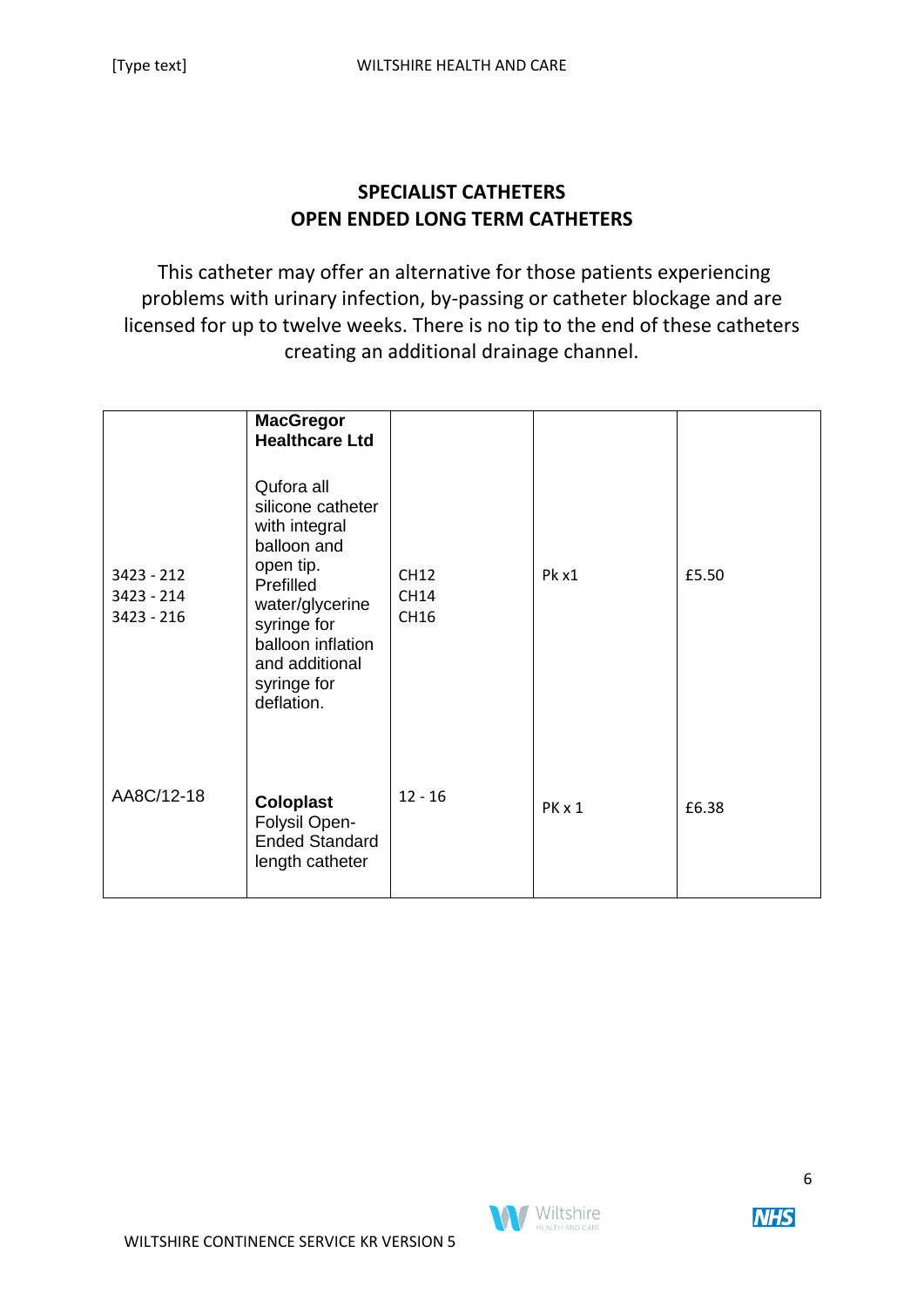#### **SILVER ALLOY COATED CATHETERS**

**For use only after discussion with a member of the Continence Team.** The Bard Bardex IC Silver alloy coated catheters may be suitable as an option for those patients with a history of recurrent catheter blockage/infection. Though not suitable for urine that contains proteus or pseudomonas. The release of silver ions within the coating restricts the microorganism's ability to multiply. They are licensed for medium term use of 28 days as their effectiveness is reduced after this time.

#### **LEG BAGS**

The sterile bags listed below are suitable for the collection of urine from indwelling catheters or incontinence sheaths. (Bags that are not sterile should only be used with sheaths). These bags are intended for daytime use. A larger drainage bags which can be attached to the leg bag have more capacity for overnight use. Bags may be worn in different positions on the leg, thigh, knee or calf and the position will determine the length of the inlet tube. Bags can be attached to the leg using latex free, washable elastic velcro straps with non-slip backing which come with the leg bags or leg bag holder/support.

| ORDER CODE | <b>PRODUCT</b>                                                                                            |           | <b>QUANTITY</b> | <b>DRUG TAFFIF</b><br>PRICE £ |
|------------|-----------------------------------------------------------------------------------------------------------|-----------|-----------------|-------------------------------|
| T tap      | <b>TELEFLEX/</b><br><b>RUSCH FIRST</b><br><b>LINE CHOICE</b>                                              | Lever tap | <b>BOX 10</b>   |                               |
|            | Teleflex/<br><b>RUSCH leg</b><br>bags with<br>choice of                                                   |           |                 |                               |
|            | T tap or Lever<br>tap. All have<br>fabric backing,<br>date<br>documentation<br>area, ridged<br>connector, |           |                 |                               |



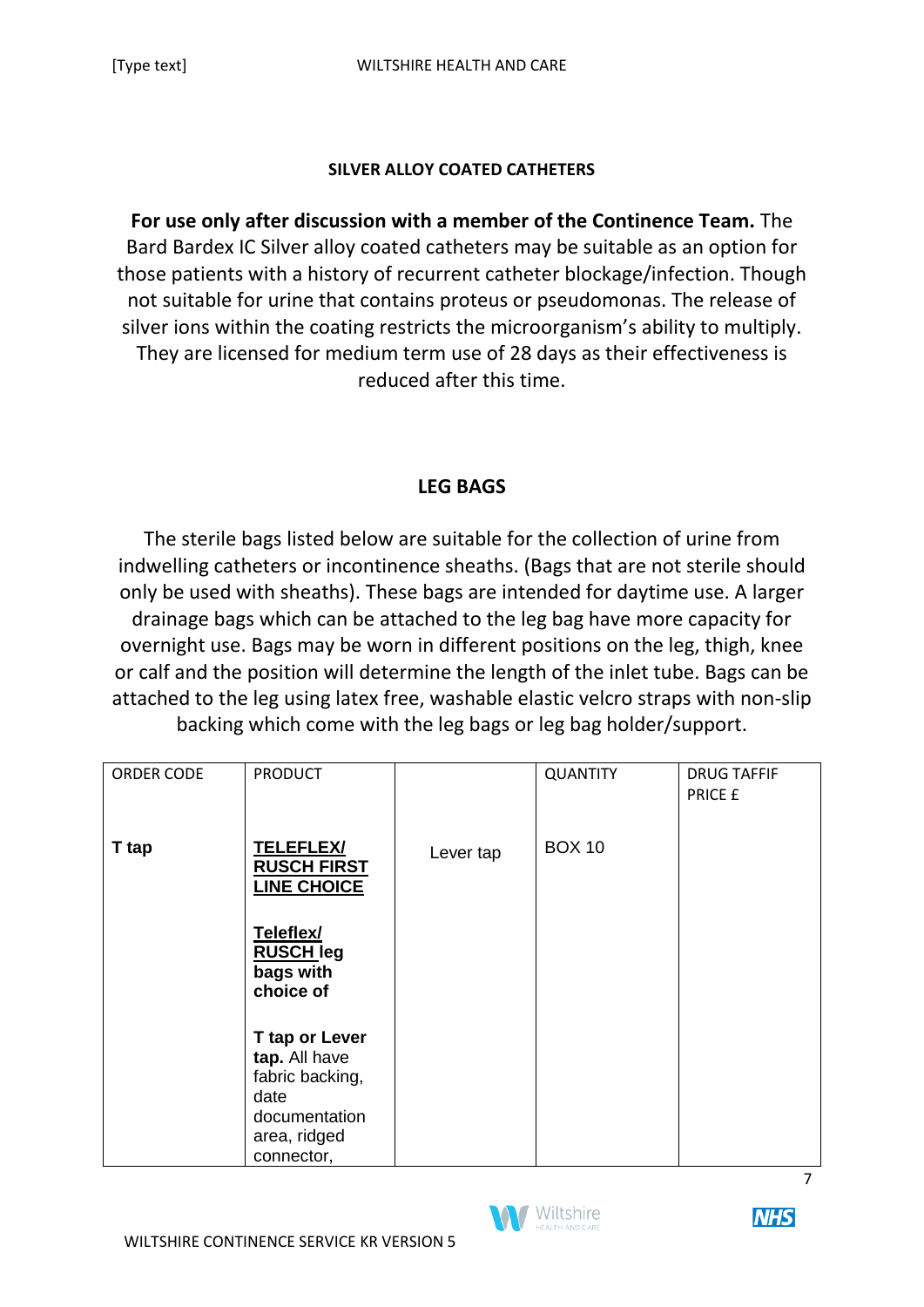|              | needle free                      |                  |               |             |
|--------------|----------------------------------|------------------|---------------|-------------|
|              | sampling port,<br>kink resistant |                  |               |             |
|              | tubing.                          |                  |               |             |
|              |                                  |                  |               |             |
|              | Short tube(10cm)<br>350mls       |                  |               |             |
| 360 - 0244   |                                  | $360 - 0251$     |               | £21.75 BOX  |
|              |                                  |                  |               | £2.17 EACH  |
|              | Long tube                        |                  |               |             |
| $360 - 0269$ | (30cm) 350mls                    | 360-0277         |               |             |
|              |                                  |                  |               |             |
|              |                                  |                  |               |             |
| 350-0517     | Short tube<br>(10cm) 500mls      |                  |               |             |
|              |                                  | 360-0491         |               | £23.77 box/ |
|              | Long tube                        |                  |               | £2.37 Each  |
| 360-0467     | (30cm) 500mls<br>Short tube      | 360-0459         |               |             |
|              | (10cm) 750mls                    |                  |               |             |
| 360-0459     |                                  | 360-0350         |               |             |
| 360-0301     | Long tube                        |                  |               |             |
|              | (30cm) 750mls                    | 360-0293         |               |             |
|              |                                  |                  |               |             |
|              | <b>ConvaTec</b>                  |                  |               |             |
|              | <b>/UNOMEDICAL</b>               |                  |               |             |
|              | Limited.                         |                  |               |             |
|              |                                  |                  |               |             |
|              | Careline Bags All                |                  |               |             |
|              | with needle free                 |                  |               |             |
|              | sample port.<br>Overnight        |                  | <b>BOX 10</b> |             |
|              | connection tube.                 |                  |               |             |
|              | Elasticated                      |                  |               |             |
|              | Velcro straps.                   |                  |               |             |
|              | 350ml. T tap.                    |                  |               |             |
| 45-01-SVCG   | Short tube.                      | T Tap            |               |             |
|              |                                  |                  |               | £25.69      |
|              |                                  |                  |               |             |
| 45-02-LVCG   | 350mls. T tap<br>Long tube       | T Tap            |               | £25.69      |
|              |                                  |                  |               |             |
|              |                                  |                  |               |             |
|              | 500mls Lever                     |                  |               |             |
|              | tap. Short tube                  | <b>Lever Tap</b> |               |             |

**M** Wiltshire HEALTH AND CAR

**NHS**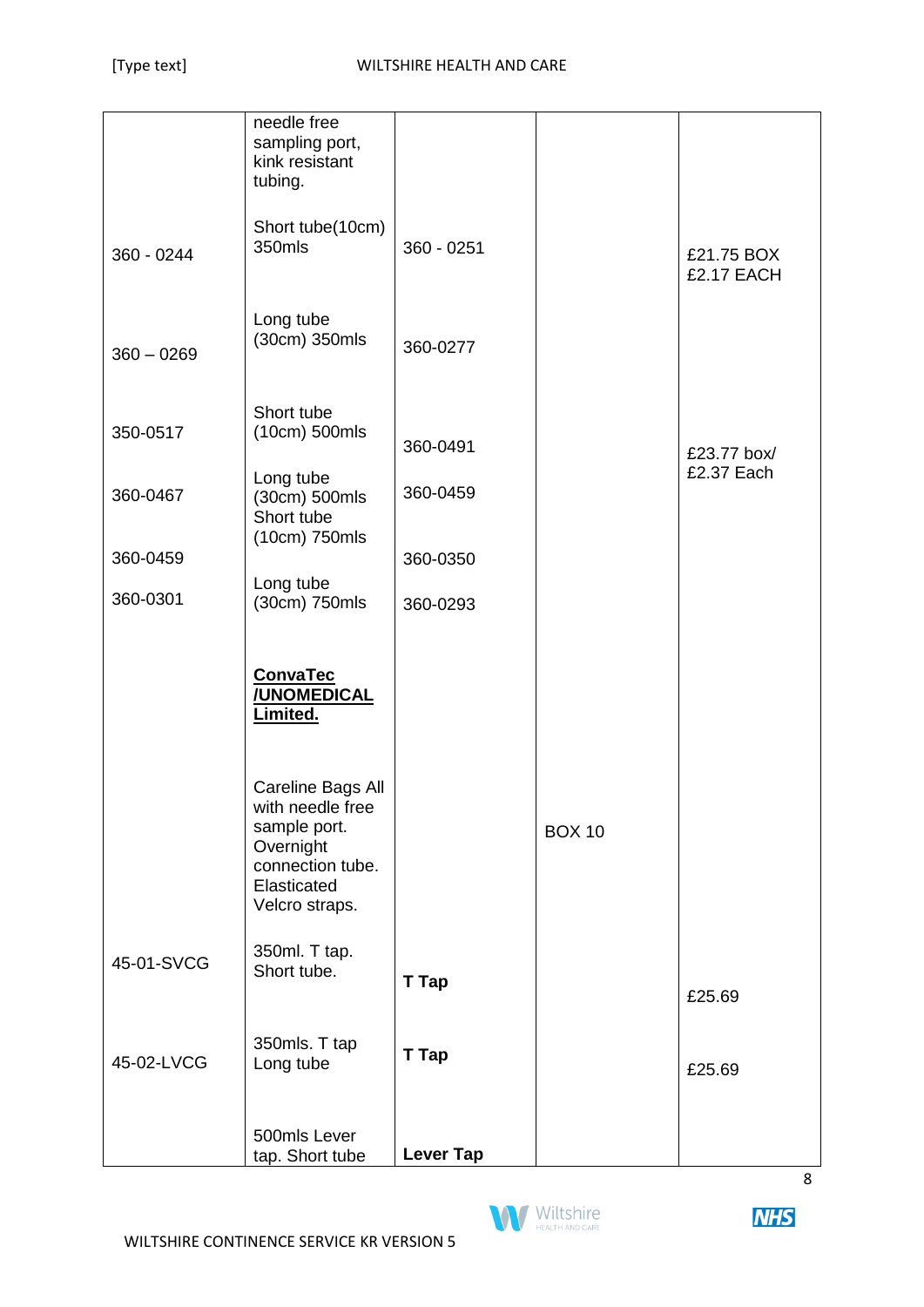| 46-05-LVCG |                                                                                                          |                  |               | £25.48                 |
|------------|----------------------------------------------------------------------------------------------------------|------------------|---------------|------------------------|
|            | 500mls Lever                                                                                             |                  |               |                        |
| 46-06-LVCG | tap. Long tube                                                                                           | <b>Lever Tap</b> |               | £25.48                 |
| 45-05-SVCG | 500mls T tap<br>short tube                                                                               | T Tap            |               | £25.48                 |
| 46-06-LVCG | 500mls.Lever<br>tap. Long tube                                                                           | <b>Lever Tap</b> |               | £25.48                 |
| 46-09-SVCG | 750mls Lever<br>tap. Short tube<br>750mls. Lever                                                         | <b>Lever Tap</b> |               | £26.93                 |
| 46-10-LVCG | tap. Long tube                                                                                           | <b>Lever Tap</b> |               | £26.93                 |
| 45-09-SVCG | 750mls. T tap.<br>Short tube                                                                             | T Tap            |               | £25.48                 |
| 45-10-LVCG | 750mls. T tap.<br>Long tube                                                                              | <b>T</b> Tap     |               | £25.48                 |
|            | <b>Great Bear</b><br>Libra leg Bags<br>with easy to<br>empty 180° lever<br>action, fabric<br>backing and | <b>Lever Tap</b> | <b>Box 10</b> |                        |
|            | needle free<br>sample port                                                                               |                  |               |                        |
| 10100A     | Short tube (10<br>cm) 350mls<br>Short tube (10<br>cm) 500mls                                             |                  |               | £27.93 £2.79<br>Each)  |
| 10102C     | Long tube                                                                                                |                  |               | £28.35 (£2.83<br>Each) |



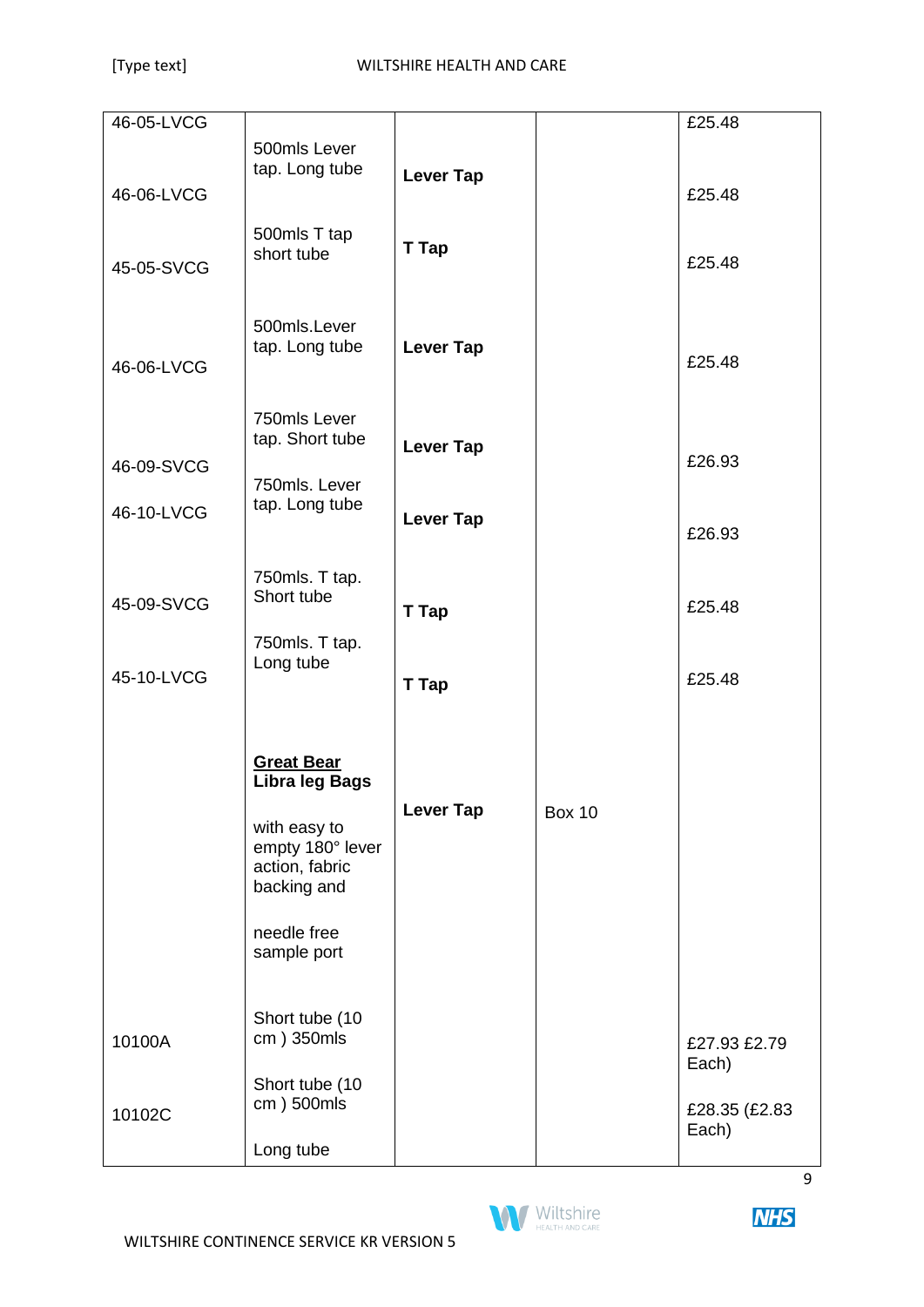|        | (30cm) 500mls               |                  | £28.67 (£2.87          |
|--------|-----------------------------|------------------|------------------------|
|        |                             |                  | Each)                  |
| 10104E |                             |                  |                        |
|        | Short tube (10              |                  |                        |
|        | cm) Lever tap<br>750mls     |                  | £28.67 (£2.87<br>Each) |
| 10106G |                             |                  |                        |
|        |                             |                  |                        |
|        |                             |                  |                        |
|        | Long tube (30               |                  |                        |
|        | cm) Lever tap               |                  | £28.67 (£2.87          |
| 10108J | 750mls                      |                  | Each                   |
|        |                             |                  |                        |
|        |                             |                  |                        |
|        | Long                        |                  |                        |
|        | tube(300mm)                 |                  | £28.99                 |
| 10120W | 1000mls                     |                  |                        |
|        |                             |                  |                        |
|        |                             |                  |                        |
|        |                             |                  |                        |
|        |                             |                  |                        |
|        |                             |                  |                        |
|        | Adjustable tube             |                  |                        |
|        | (450 MM) 1000               |                  | £28.99                 |
| 10122Y | MIs                         |                  |                        |
|        |                             |                  |                        |
|        |                             |                  |                        |
|        | For use with                |                  |                        |
|        | sheaths                     |                  |                        |
|        |                             |                  |                        |
|        |                             |                  |                        |
|        |                             |                  |                        |
|        |                             |                  |                        |
|        |                             |                  |                        |
|        | <b>Great Bear</b>           |                  |                        |
|        | healthcare Libra            |                  |                        |
|        | <b>Conform 3 Leg</b>        |                  |                        |
|        | Bag. The<br>chambers of the |                  |                        |
|        | leg bag conform             |                  |                        |
|        | to the contour of           |                  |                        |
|        | the thigh/calf              |                  |                        |
|        | making it more              |                  |                        |
|        | comfortable to              | <b>Lever Tap</b> |                        |
|        | wear.                       |                  |                        |
|        |                             |                  |                        |
|        | 500mls Short                |                  |                        |
| 10114Q | tube 10cms.                 |                  |                        |
|        | 500mls Long                 |                  | £28.62                 |
|        |                             |                  |                        |

10

**NHS** 

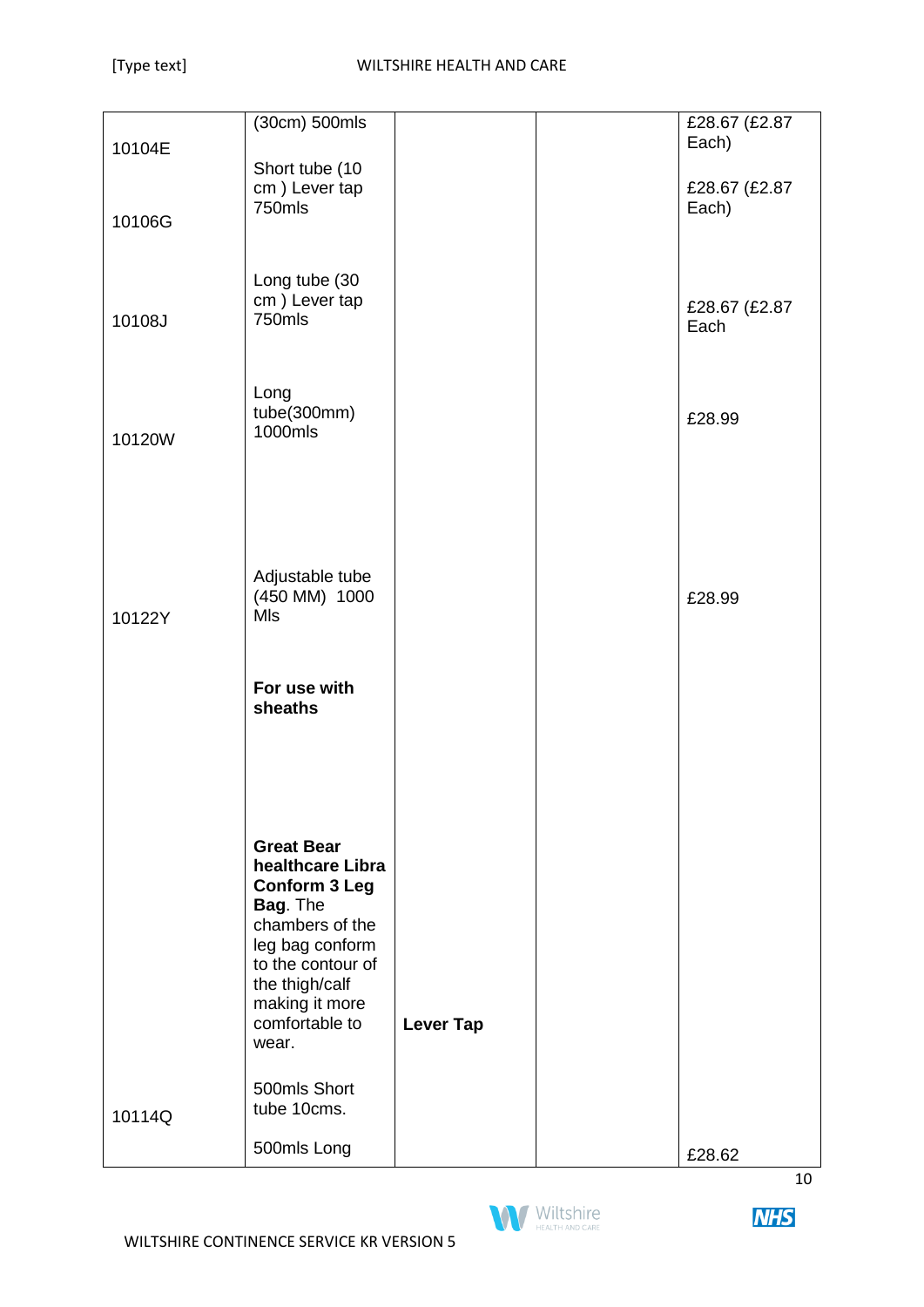|        | Tube 30cms                            | <b>Box 10</b> |        |
|--------|---------------------------------------|---------------|--------|
| 10115R |                                       |               |        |
|        | <b>Coloplast</b>                      |               |        |
|        | Simpla Profile                        | <b>Box 10</b> | £28.62 |
|        | Leg Bag with                          |               |        |
|        | click-close lever                     |               |        |
|        | tap, anti-kink                        |               |        |
|        | tubing,                               |               |        |
|        | chambered                             |               |        |
|        | design, needle                        |               |        |
|        | free sample port<br>and soft backing. |               |        |
|        |                                       |               |        |
|        | Short tube (6cm)                      |               |        |
|        | lever tap 350mls                      |               |        |
|        |                                       |               |        |
| 21563  |                                       |               |        |
|        |                                       | <b>Box 10</b> | £29.54 |
|        | Long tube<br>(25cm) lever tap         |               |        |
|        | 350mls                                |               |        |
| 21564  |                                       |               |        |
|        |                                       |               |        |
|        | Short tube (6cm)                      |               |        |
|        | lever tap 500mls                      | <b>Box 10</b> | £29.54 |
| 21573  | Long tube                             |               |        |
|        | (25cm) lever tap                      |               |        |
|        | 500mls                                |               | £30.4  |
| 21574  |                                       |               |        |
|        | Short tube (6cm)                      |               |        |
|        | lever tap 750mls                      |               |        |
| 21593  |                                       | £30.04        | £30.04 |
|        | Long tube                             |               |        |
|        | (25cm) lever tap                      |               |        |
| 21594  | 750mls                                |               | £30.49 |
|        |                                       |               |        |
|        | For use with                          |               |        |
|        | sheaths                               |               |        |
|        |                                       |               |        |
|        | Adjustable(50cm)                      |               |        |
| 21584  | non-sterile                           |               |        |
|        | 500mls                                |               | £30.49 |
|        |                                       |               |        |
|        |                                       |               |        |
|        |                                       |               |        |
|        |                                       |               |        |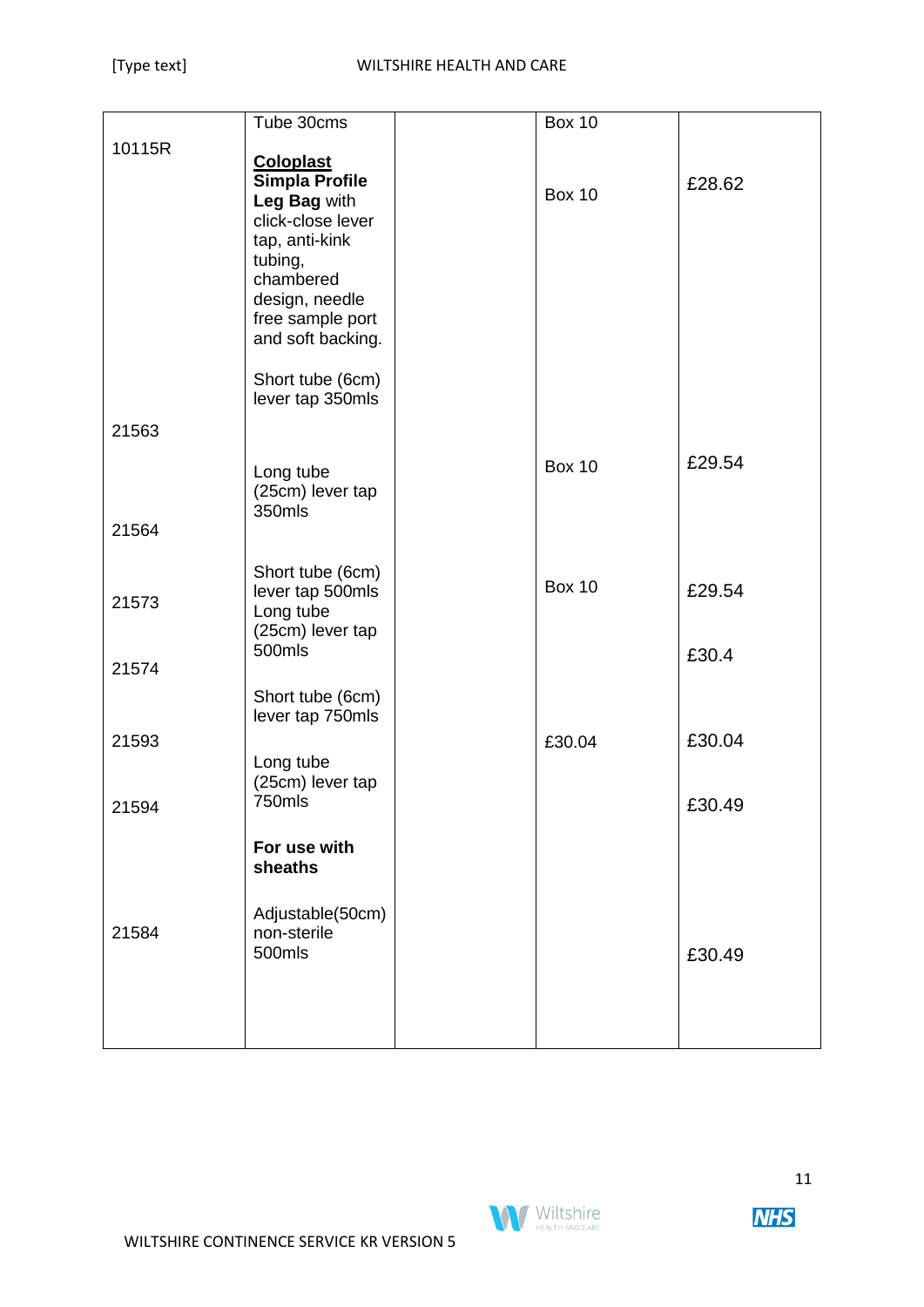#### **SINGLE USE NIGHT DRAINAGE BAGS**

Single use for connection to leg bags or catheter valves to maintain a closed circuit and reduce catheter acquired infections. Note T-tap for easy emptying.

| ORDER CODE        | <b>PRODUCT</b>                                                                                                              | <b>QUANTITY</b> | <b>DRUG TAFFIF</b><br>PRICE £ |
|-------------------|-----------------------------------------------------------------------------------------------------------------------------|-----------------|-------------------------------|
| 371-5844          | <b>Teleflex Single</b><br>use Night Bag<br><b>Non sterile</b><br>2litre T tap, latex<br>free, includes 1<br>hanger per pack | Pk 30           | £9.41 (31p)<br>Each)          |
| D <sub>1</sub> MT | <b>BARD URPLAN</b><br>single use 2 litre<br>T Tap Non<br>sterile                                                            | Pk 30           | £10.03 (33p)<br>Each)         |

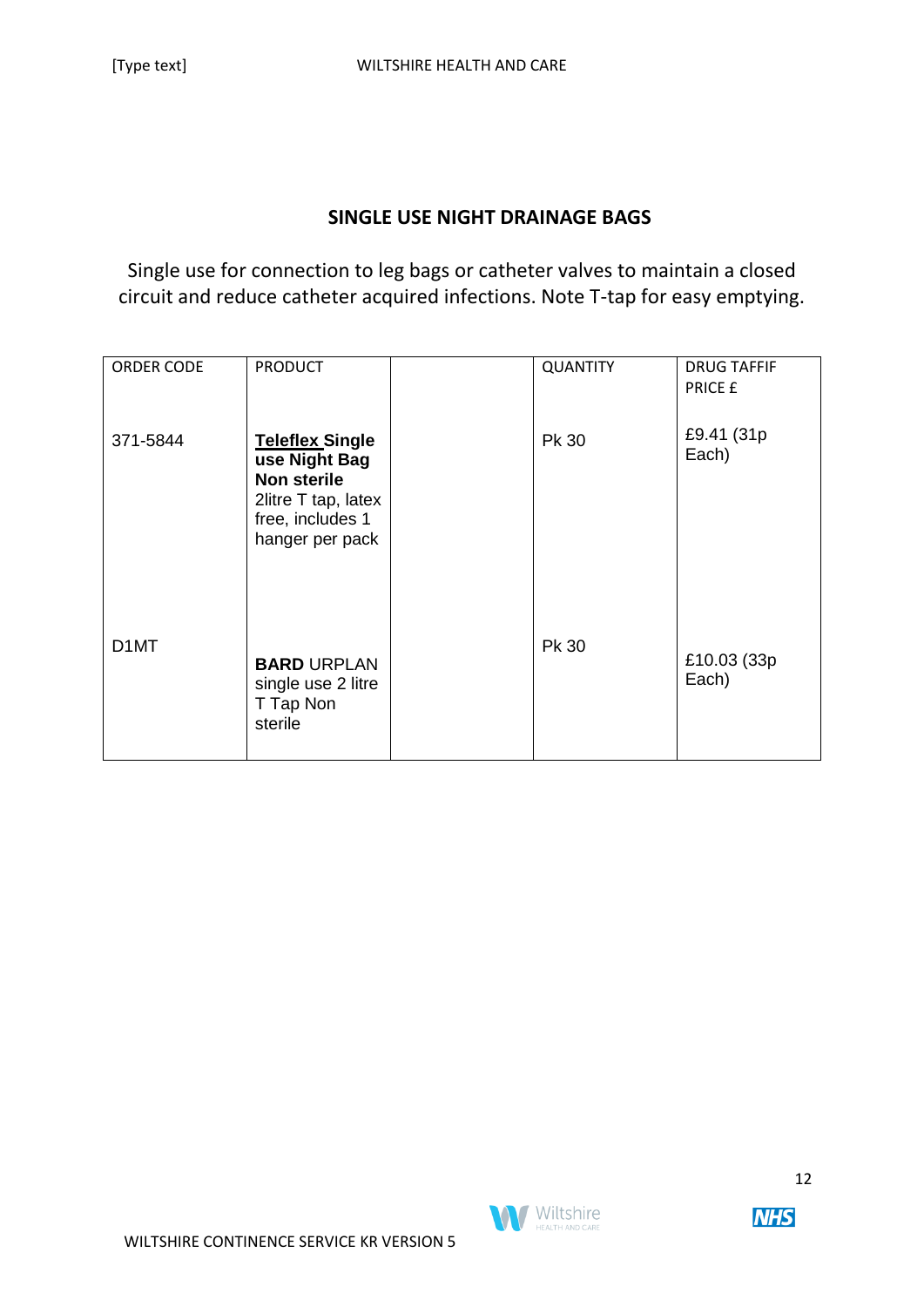#### **SEVEN DAY DRAINABLE BAGS**

These bags are for continuous use for catheters on free-drainage and should be replaced after seven days. Disconnection in the interim is not recommended as this breaks the sterile closed system and increases the risk of catheter acquired infection

| ORDER CODE | <b>PRODUCT</b>                                                                                                                | <b>TAP</b>                                                             | <b>QUANTITY</b> | <b>DRUG TAFFIF</b><br><b>PRICE £</b> |
|------------|-------------------------------------------------------------------------------------------------------------------------------|------------------------------------------------------------------------|-----------------|--------------------------------------|
| 00-1201    | <b>Flexicare F4L</b><br>2000ml with<br>Lever tap                                                                              | Lever                                                                  | <b>Box 10</b>   | 9.97 (99p Each)                      |
| 14853204   | Macgregor<br>healthcare Itd<br>Qufora Q42 litre<br>drainable bag.<br>Needle free<br>sample port.<br>Tube clamp T<br>valve tap | 120cm inlet tube<br>non return valve<br>1 pair of non<br>latex gloves. | <b>Box 10</b>   | £9.57 (95p)<br>each)                 |

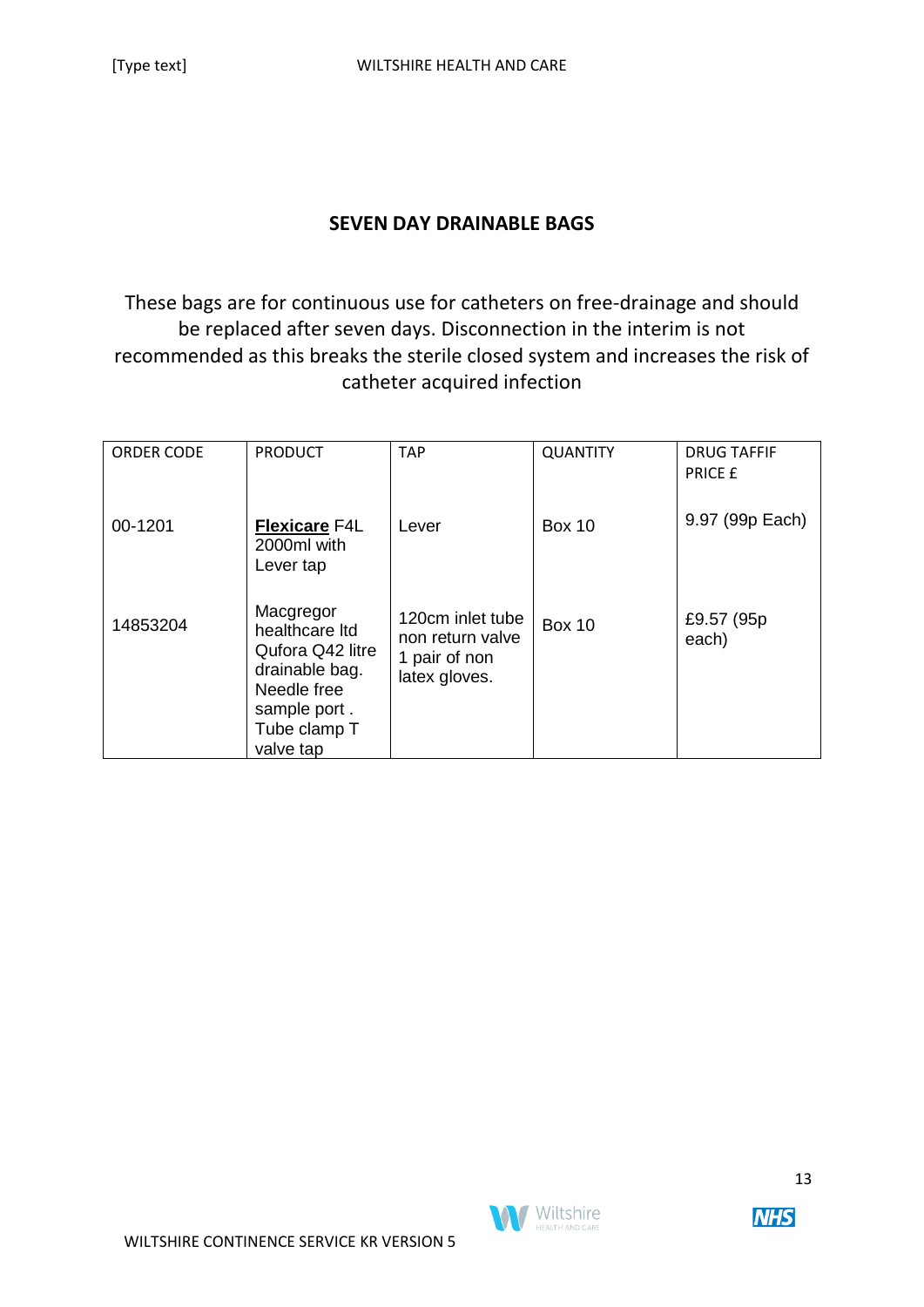#### **BELLY BAG**

Each bag comprises a drainage bag and is worn around the waist. Urine is drained into the bag by means of residual bladder pressure. The bag should be changed every 28 days.

| <b>ORDER CODE</b> | <b>PRODUCT</b>                                                                                                                                                                                                                        | <b>QUANTITY</b>                          | <b>DRUG TAFFIF</b>     |
|-------------------|---------------------------------------------------------------------------------------------------------------------------------------------------------------------------------------------------------------------------------------|------------------------------------------|------------------------|
| B1000             | <b>Teleflex</b><br><b>Rüsch Belly</b><br>Bag. Latex free<br>1000 mls<br>capacity bag<br>with anti-reflux<br>valve. Suitable<br>for attachment<br>to both urethral<br>or suprapubic<br>catheters. Can<br>be worn for up<br>to 28 days. | Pk x 10<br>(supplied in<br>single units) | PRICE £<br>£10.62 each |
| PO337             | Replacement<br>belt<br>Please note: If<br>adaptor is<br>required to<br>enable night<br>drainage bag<br>attachment,<br>please contact<br>clinisupplies<br>they will send a<br>complimentary<br>one.                                    | Pk x 1                                   | £2.38                  |
| <b>B1000CT</b>    | As above with<br>60 cm drainage<br>tubing.                                                                                                                                                                                            | Pk x 10                                  | £10.62                 |
| <b>B1000P</b>     | As above with<br>sample port                                                                                                                                                                                                          | Pk x 10                                  | £10.62                 |

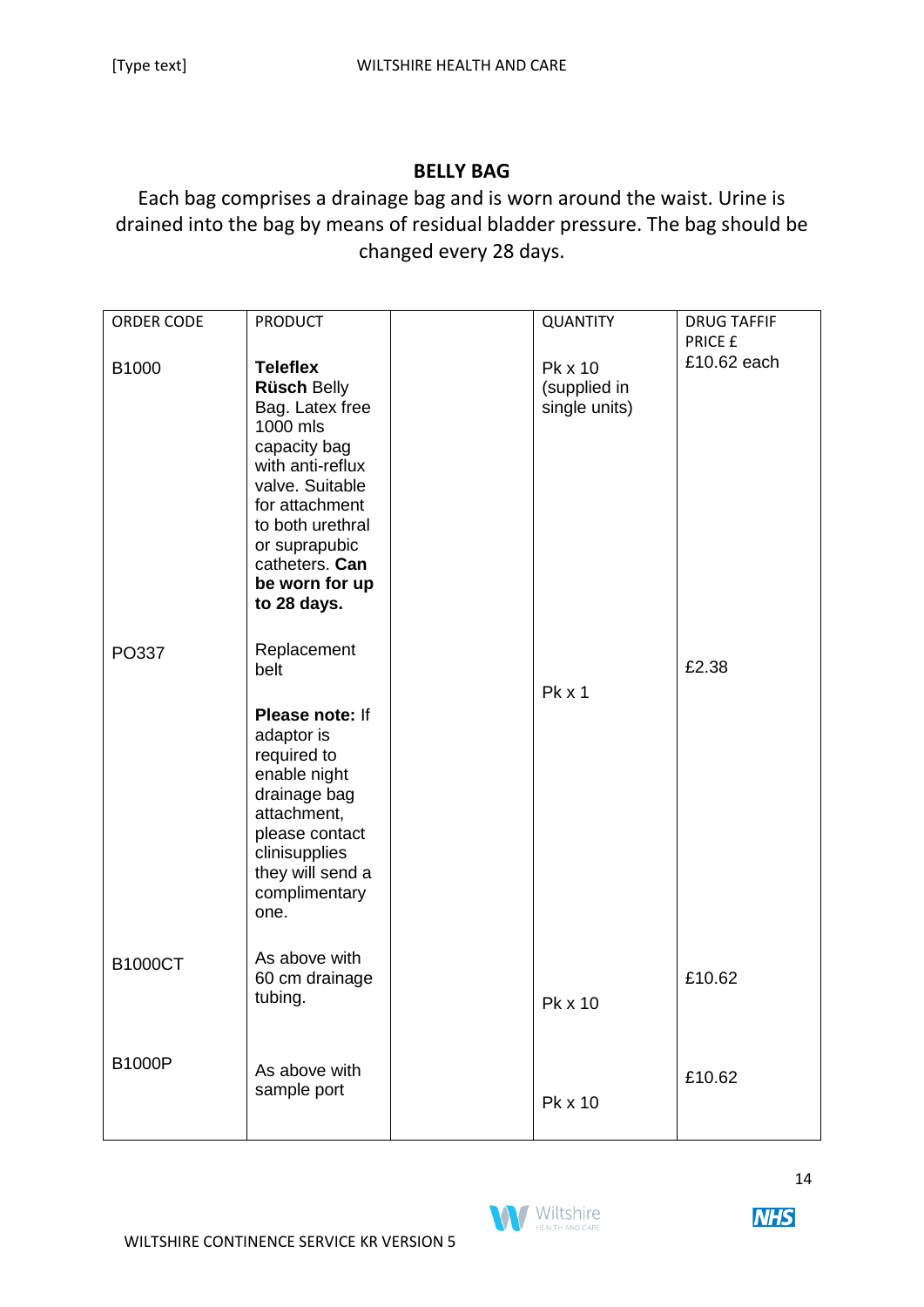#### **CATHETER BAG STANDS**

Drainable bags need to be supported on a stand to avoid the creation of negative pressure at 30cms below the bladder. If pressure is allowed to build it can cause catheter blockage from suction on the bladder mucosa.

# **Stands are supplied by Medequip or by requesting a sample from the company representative.**

## **LEG BAG HOLDERS/SUPPORT**

An alternative method of supporting the leg bag. Manufactured from a soft, latex free fabric it encases the leg bag to hold it against the patient's leg. The sleeve has an opening for the tap for easy emptying.

| <b>ORDER CODE</b> | <b>PRODUCT</b>            | <b>SIZE</b> | <b>QUANTITY</b> | <b>DRUG TAFFIF</b> |
|-------------------|---------------------------|-------------|-----------------|--------------------|
|                   |                           |             |                 | PRICE £            |
|                   | Optimum<br><b>Medical</b> |             |                 |                    |
|                   | Ugo fix sleeve            |             |                 |                    |
|                   | leg bag holder            |             |                 |                    |
| 3005              | Small                     | 24-39cm     |                 | £7.28              |
|                   |                           |             | $PK \times 4$   | £1.28 each         |
| 3006              | Medium                    | 36-55cm     |                 |                    |
|                   |                           |             |                 |                    |
| 3007              | Large                     | 40-7-cms    |                 |                    |
| 3008              | Extra Large               | 65-90cm     |                 |                    |
|                   |                           |             |                 |                    |
|                   | <b>Clini Supplies</b>     |             |                 |                    |
|                   | Prosys Leg Bag<br>Sleeve  | 24-40cms    | Pk x 4          | £7.50              |
| PLS3881           | Small                     |             |                 | £1.87              |
| PLS3904           | Medium                    | 36-50cms    |                 |                    |
|                   | Large                     |             |                 |                    |
|                   |                           |             |                 |                    |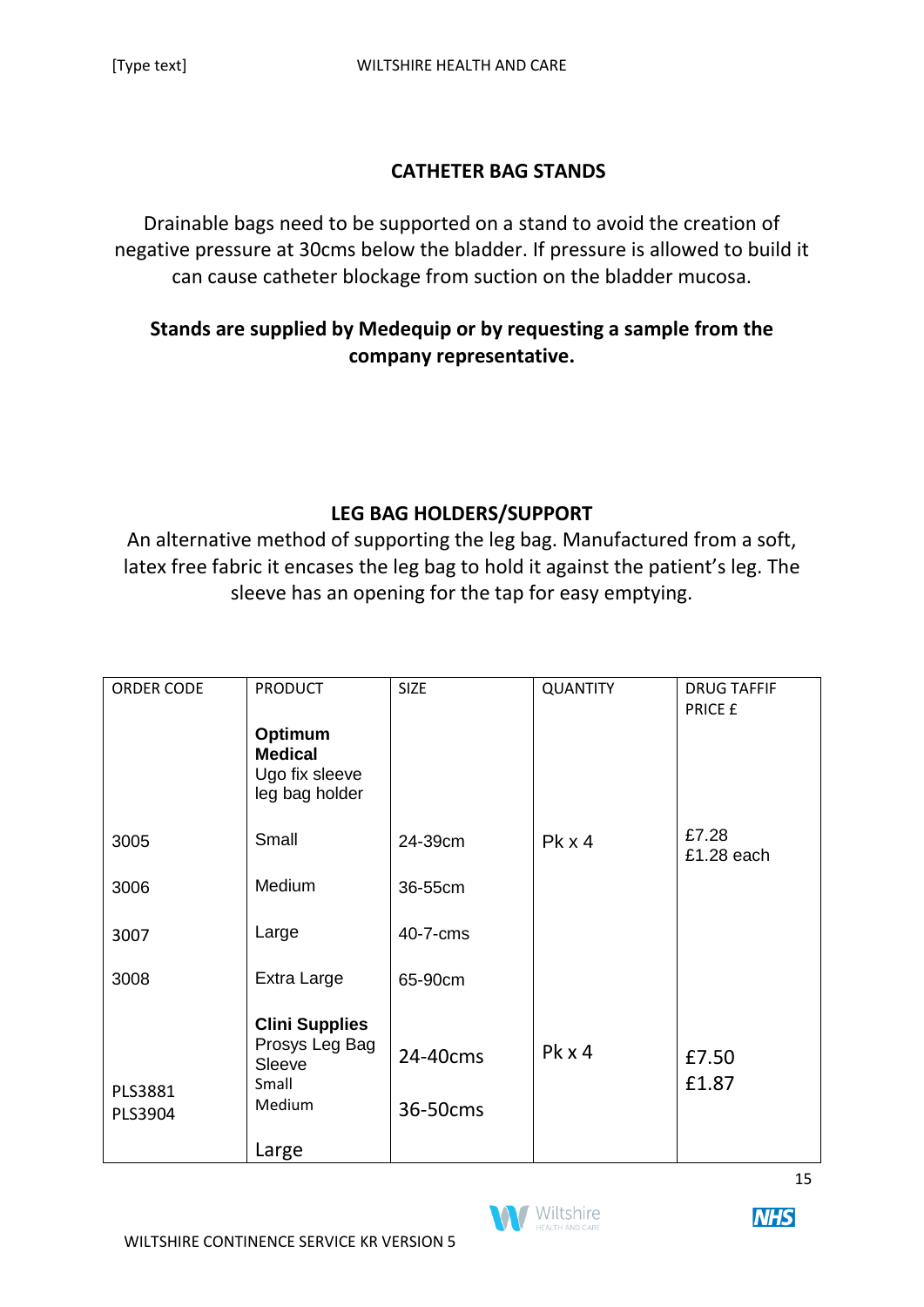| PLS3928 |                                   | 40-65cms                  |        |            |
|---------|-----------------------------------|---------------------------|--------|------------|
|         | <b>Bard</b>                       |                           |        | £8.14      |
| 150111  | Urisleeve Colour<br>code - yellow | Small 24-39CM             | Pk x 4 | £2.04 Each |
| 150121  | Urisleeve Colour<br>code - Blue   | Medium 36-<br>55CM        |        |            |
|         | Urisleeve Colour<br>code Brown    | Large 40-70CM             |        |            |
| 150131  | Urisleeve Colour<br>code Green    | Extra Large 65 -<br>95 CM |        |            |
| 150141  |                                   |                           |        |            |
|         |                                   |                           |        |            |

# **CATHETER SUPPORT STRAPS**

| ORDER CODE | <b>PRODUCT</b>                                                 | <b>SIZE</b>  | QUANTITY        | <b>DRUG TAFFIF</b><br>PRICE £ |
|------------|----------------------------------------------------------------|--------------|-----------------|-------------------------------|
|            | Optimum<br><b>Medical</b><br>Ugo Fix<br><b>Catheter Straps</b> |              |                 |                               |
| 3002       |                                                                | Short 45 cms | Pk <sub>5</sub> | £12.50                        |
| 3003       |                                                                | Medium 80cm  |                 | £13.80                        |
| 3009       |                                                                | Long 130cm   |                 | £16.80                        |
| 3010       |                                                                | Ex long180cm |                 | £18.80                        |
|            |                                                                |              |                 |                               |

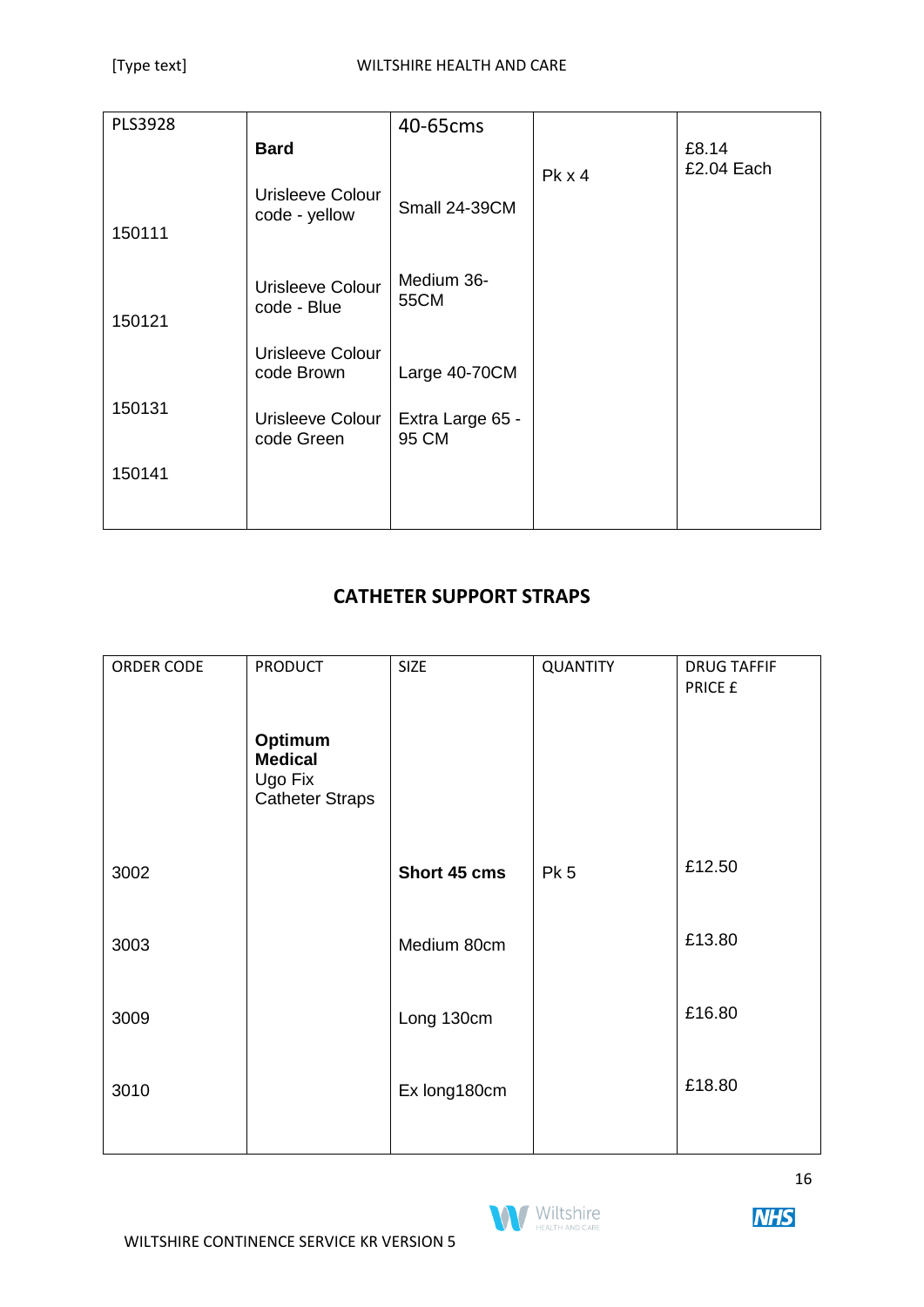| 383001 | Simpla G-Strap.<br>Latex free re-<br>useable strap,<br>which firmly<br>secures<br>catheters and<br>tubing. It acts as<br>a shock<br>absorber,<br>minimising risk<br>of urethral<br>trauma. | Adult 50 CM               | <b>Pk 5</b>     | £14.29<br>Each      |
|--------|--------------------------------------------------------------------------------------------------------------------------------------------------------------------------------------------|---------------------------|-----------------|---------------------|
| 383003 | As above                                                                                                                                                                                   | Abdominal 90<br><b>CM</b> | Pk <sub>5</sub> | 15.77 £3.15<br>Each |

# **CATHETER VALVES**

It is recommended to change catheter valves every 5-7 days. A urine drainage bag may be attached to an open catheter valve to allow for free drainage overnight.

Contra indications: reduced bladder capacity, no bladder sensation, cognitive impairment, and insufficient manual dexterity to operate a catheter valve.

| ORDER CODE | <b>PRODUCT</b>                           | <b>QUANTITY</b>    | <b>DRUG TAFFIF</b><br>PRICE £ |
|------------|------------------------------------------|--------------------|-------------------------------|
| 21104204   | <b>Qufora Catheter</b><br>Valve          | Pkt x <sub>5</sub> | £8.50                         |
| 3000       | Optimum<br>Medical Ugo<br>Catheter valve | Pkt x5             | £10.80                        |
|            |                                          |                    |                               |



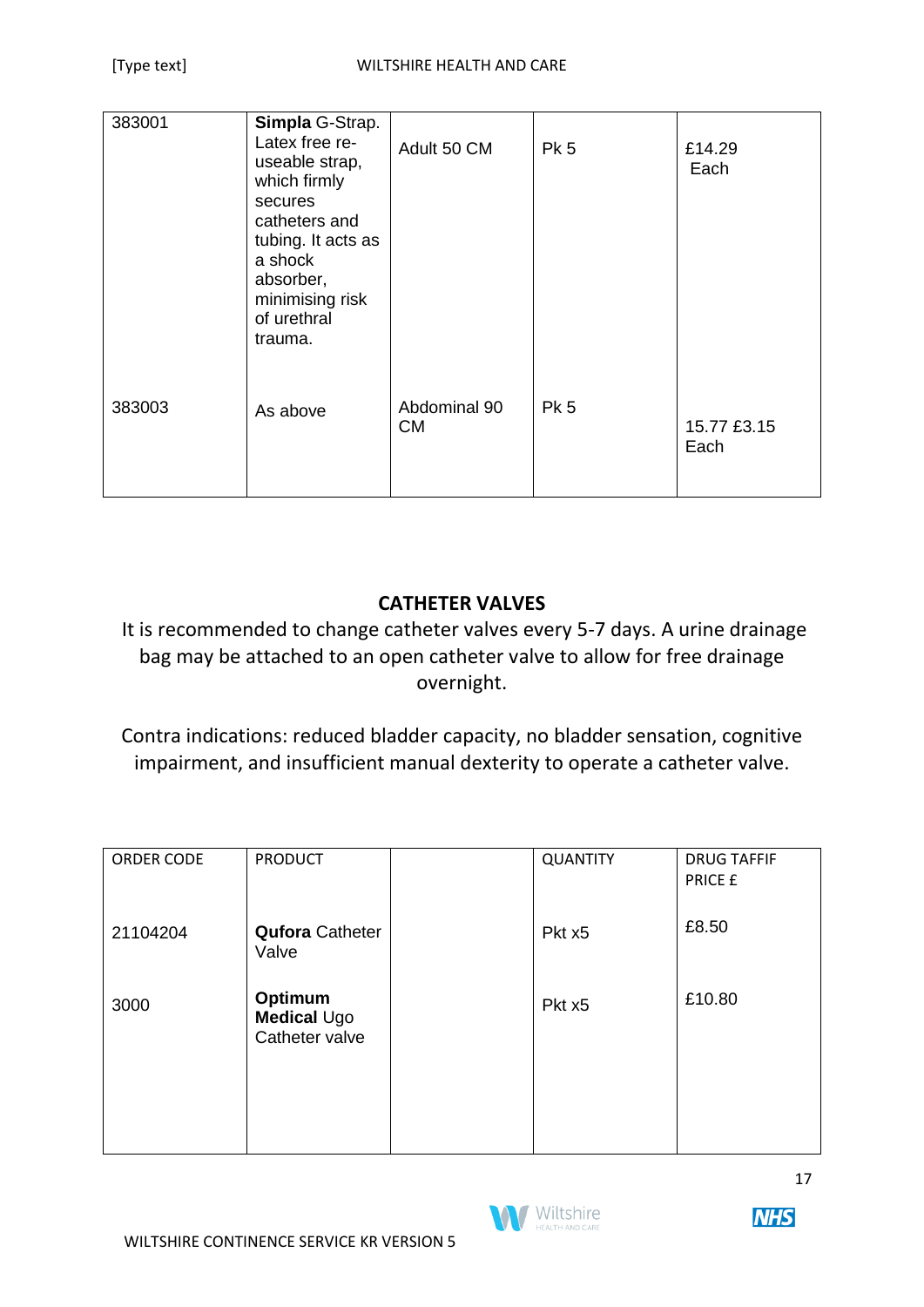#### **CATHETER MAINTENANCE SOLUTIONS**

Catheter maintenance solutions should not be considered as an option for routine catheter maintenance. There should be a clinical rationale for use of catheter maintenance solutions, and they should only be considered for short term use, to treat indwelling catheters for prevention of encrustation, or to dissolve crystal formation. A 3.23% citric acid solution is recommended for reduction of crystallisation. Two sequential instillations of a small volume are more effective than a single administration

Monitoring pH will help identify the need for, and the type of solution required. Citric acid should only be used for those patients who have a consistently high pH of 6.8 and above.

It is good practice to cut open catheters on removal, from those patients where blocking is a problem to see if the lumen is blocked by sediment deposit.

| ORDER CODE | <b>PRODUCT</b>                                                                                                                                              | <b>VOLUME</b>    | <b>QUANTITY</b> | <b>DRUG TAFFIF</b><br>PRICE £ |
|------------|-------------------------------------------------------------------------------------------------------------------------------------------------------------|------------------|-----------------|-------------------------------|
|            | <b>B Braun Uro-</b><br>Tainer Twin.<br>Solution divided<br>into a twin<br>delivery system<br>allowing for two<br>sequential<br>solution<br>administrations. |                  |                 |                               |
| 9746609    | Citric acid<br>3.23% Suby G<br><b>CE</b>                                                                                                                    | $2 \times 30$ ml | 1               | £2.40                         |
| 9746625    | Citric acid 6%<br>Solution R CE                                                                                                                             | $2 \times 30$ ml | 1               | £2.40                         |
|            |                                                                                                                                                             |                  |                 | 18                            |

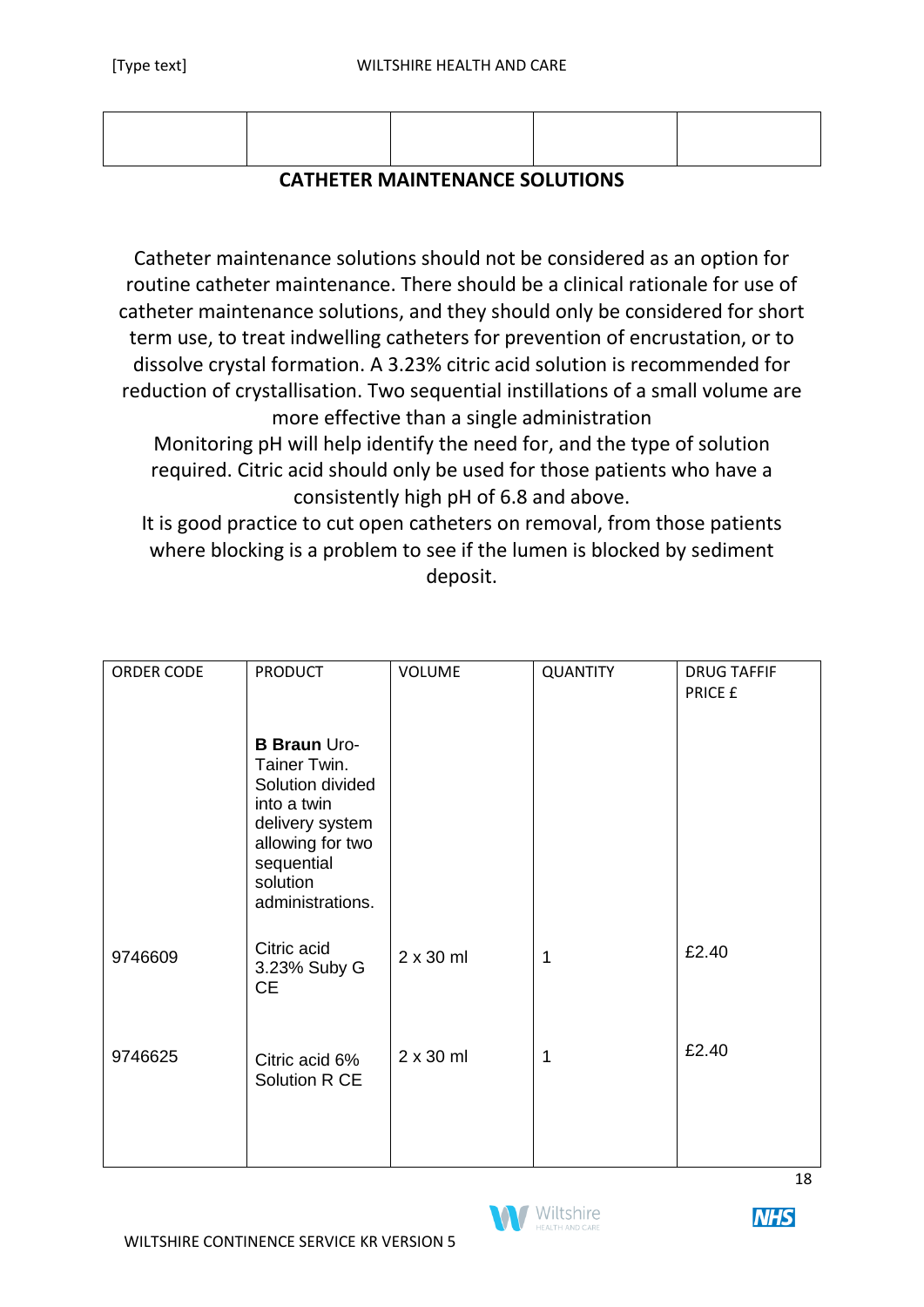| <b>CSG 50</b> | <b>Bard Optiflo G</b><br>3.23% citric acid                                       | 50 mls  | 1 | £3.56 |
|---------------|----------------------------------------------------------------------------------|---------|---|-------|
| <b>CSR 50</b> | (Suby G)<br>solution.<br><b>Bard Optiflo R</b><br>6% citric acid<br>(Solution R) | 50 mls  | 1 | £3.56 |
| <b>CSS50</b>  | solution.<br><b>Bard Optiflo S</b><br>0.9% Saline<br>solution                    | 50 mls  | 1 | £3.36 |
| <b>CSS100</b> | <b>Bard Optiflo S</b><br>0.9% Saline<br>solution                                 | 100 mls | 1 | £3.36 |

## **CATHETERISATION LUBRICANT, LOCAL ANAESTHETIC AND ANTISEPTIC**

For use when catheterising both male and female patients. To minimise damage to the urethra, facilitate painless instrumentation and reduce the risk of associated infection.

**Please note:** Must not be used in patients with known hypersensitivity to the active ingredients or in patients with significantly damaged or bleeding urethral mucosa.

| ORDER CODE    | <b>PRODUCT</b>                         | <b>VOLUME</b> | <b>QUANTITY</b> | <b>DRUG TAFFIF</b><br>PRICE £ |
|---------------|----------------------------------------|---------------|-----------------|-------------------------------|
| 1160          | Optimum<br><b>Medical</b>              |               |                 |                               |
|               | <b>Optilube Active</b>                 | 6mls          | 1               | £1.08                         |
| 1161          | <b>Optilube Active</b>                 | 11mls         | 1               | £1.13                         |
| <b>HYD006</b> | <b>Clini Supplies</b><br><b>Prosys</b> | 6mls          | $\mathbf{1}$    | £1.10                         |



**NHS**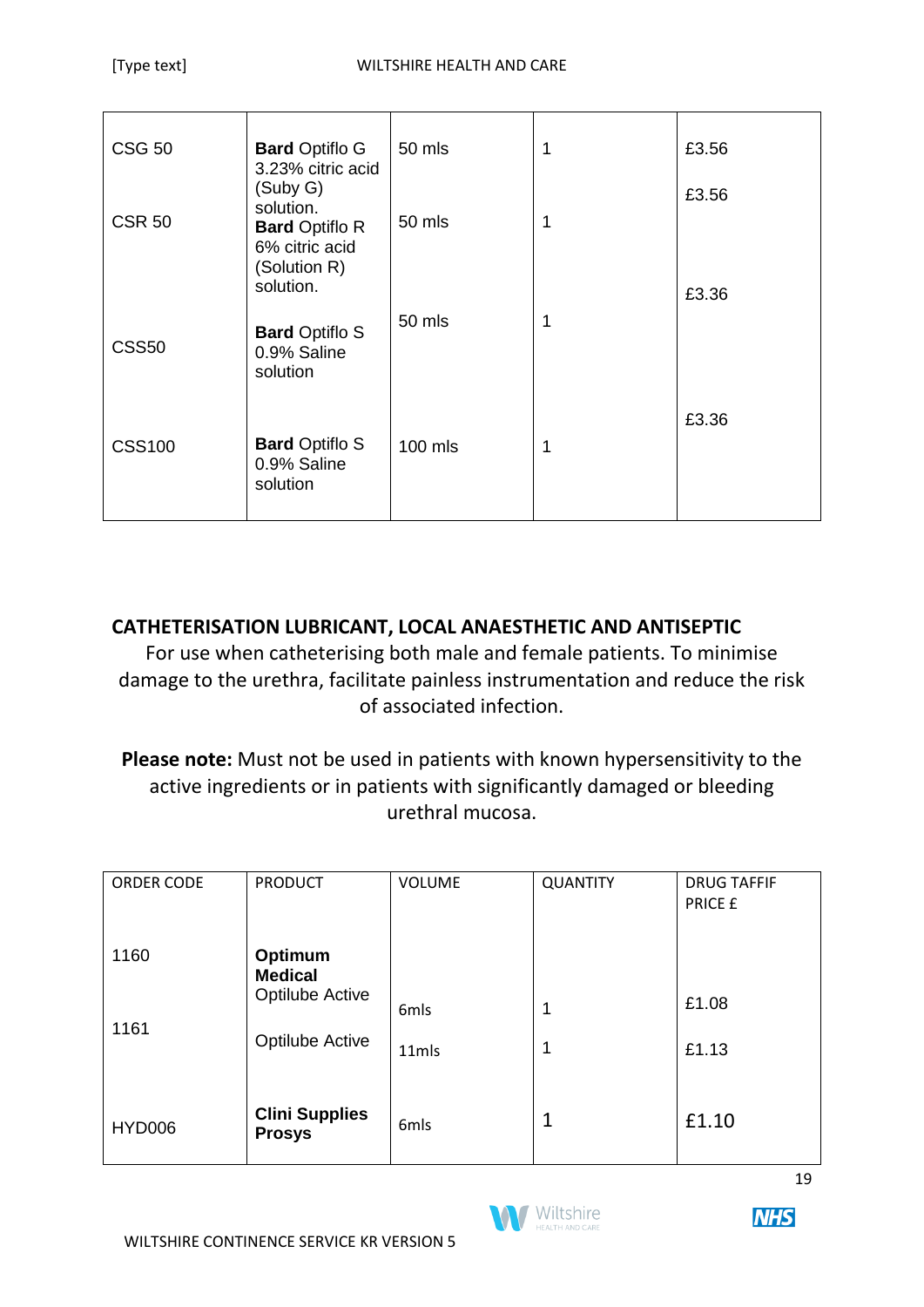| <b>HYD011</b> |                                                                                                            | 11mls | 1 | £1.15           |
|---------------|------------------------------------------------------------------------------------------------------------|-------|---|-----------------|
|               | Hydro-caine Gel                                                                                            |       |   |                 |
|               | A water soluble<br>lubricant can be<br>used in patients<br>where use of<br>liodaine is<br>contra-indicated |       |   |                 |
| CJM08501      | Cathejell Mono<br>8.5G                                                                                     |       |   | 80 <sub>p</sub> |
| CJM12501      | Cathejell Mono<br>12.5G                                                                                    |       |   | 85 <sub>p</sub> |

# **INTERMITTENT SELF CATHETERISATION (ISC)**

Single use only. Indications for use: patients with incomplete bladder emptying e.g. neurogenic bladder disorders, particularly patients with multiple sclerosis, spina bifida, diabetes and spinal cord injury.

| ORDER CODE                          | <b>PRODUCT</b>                            | GAUGE/CH SIZE | <b>QUANTITY</b> | <b>DRUG TAFFIF</b><br>PRICE £ |
|-------------------------------------|-------------------------------------------|---------------|-----------------|-------------------------------|
|                                     | <b>MacGregor</b><br><b>Healthcare Ltd</b> |               |                 |                               |
|                                     | <b>M</b> Qufora<br>Twostep.               |               |                 |                               |
| 361412-<br>3611416<br>361210-361214 | <b>Standard</b>                           | $12 - 14$     | 30              | 86p                           |
|                                     | Female                                    | $10 - 14$     | 30              | 86p                           |
|                                     | <b>Vesica Urology</b>                     |               |                 |                               |
|                                     | Optismooth<br>hydrophilic                 |               |                 |                               |
| OS4008-16                           | <b>Standard</b>                           | $8 - 16$      | 30              | £1.18                         |

**Wiltshire** 



**NHS**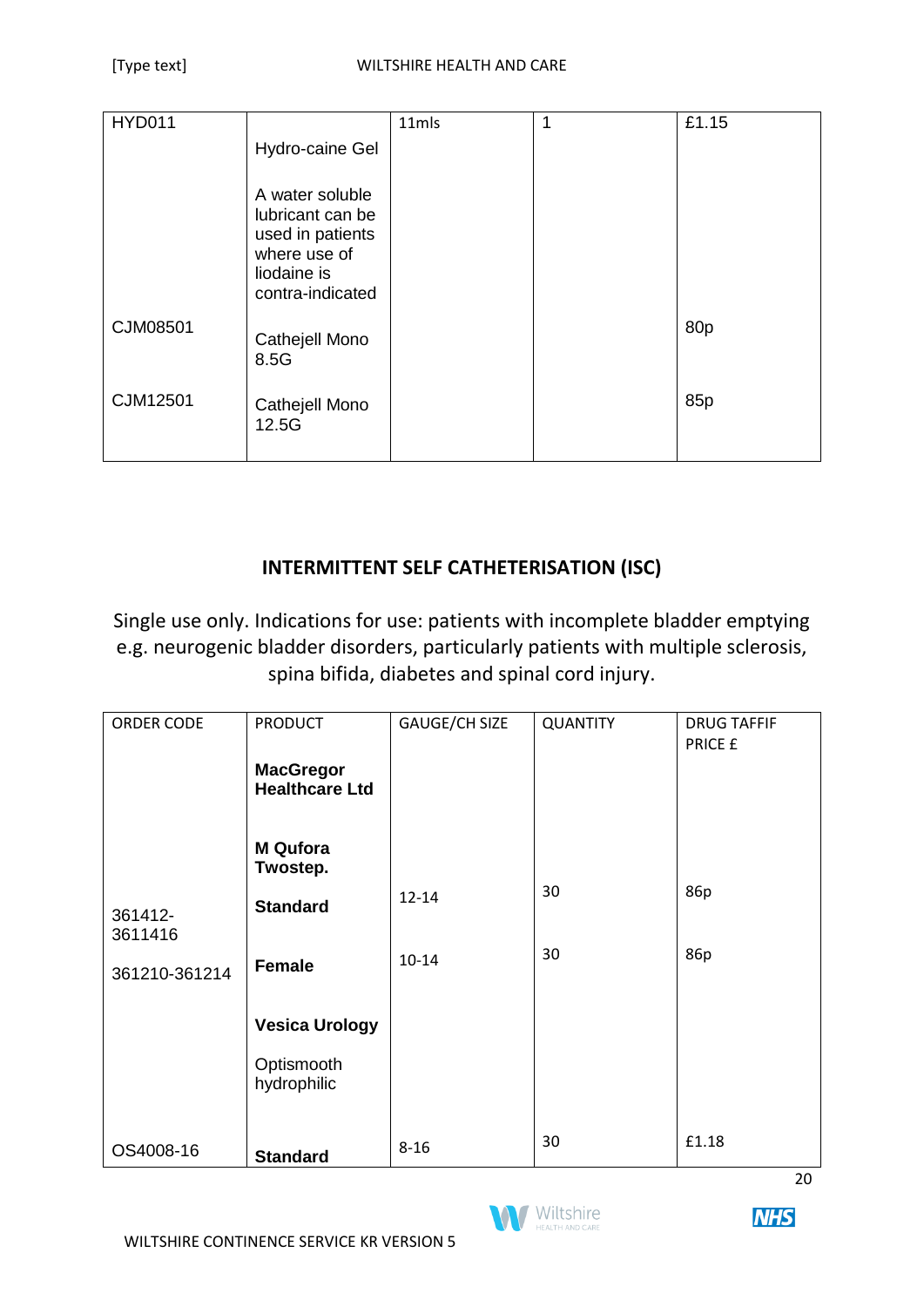| OS1808-16                                       | Female 18cm<br><b>Female Mini</b>                                                         | $8 - 16$  | 30           | £1.18 |
|-------------------------------------------------|-------------------------------------------------------------------------------------------|-----------|--------------|-------|
| OS1208-16                                       | 12cm                                                                                      | $8 - 16$  | 30           | £1.18 |
|                                                 | Wellspect<br><b>Healthcare</b>                                                            |           |              |       |
| 400-10-25<br>(Change the<br>middle 2 digits for | <b>Standard Lofric</b><br>ICS catheter<br>40cms                                           | $10 - 16$ | $\mathbf{1}$ | £1.36 |
| Cha size)<br>404-10-25                          | <b>Female Lofric</b><br><b>ISC</b> catheter<br>15cms                                      | $10 - 14$ | $\mathbf{1}$ | £1.40 |
|                                                 | <b>Clinimed</b><br>Curan Lady                                                             |           |              |       |
| 404-10-25                                       | Ready to use<br>lubricated with a<br>water based gel.                                     | $8 - 14$  | $\mathbf{1}$ | £1.39 |
|                                                 | <b>Rochester</b><br><b>Medical</b>                                                        |           |              |       |
|                                                 | HydroSil<br>Discreet.Silicone<br>Hydrophilic<br>catheter with<br>integral water<br>sachet |           |              |       |
| 636-10-63616                                    | <b>Standard</b>                                                                           | $10 - 16$ | $\mathbf{1}$ | £1.44 |
|                                                 | <b>Female</b>                                                                             | $10 - 16$ | $\mathbf{1}$ | £1.45 |
| 71610-71618<br>71410-71418                      | <b>HydroSil Rose</b><br><b>Female</b>                                                     | $10 - 16$ | $\mathbf{1}$ | £1.54 |
| 73610-73618                                     | <b>HydroSil</b><br>gripper<br><b>Standard</b>                                             | $10 - 16$ | $\mathbf{1}$ | £1.49 |

Wiltshire

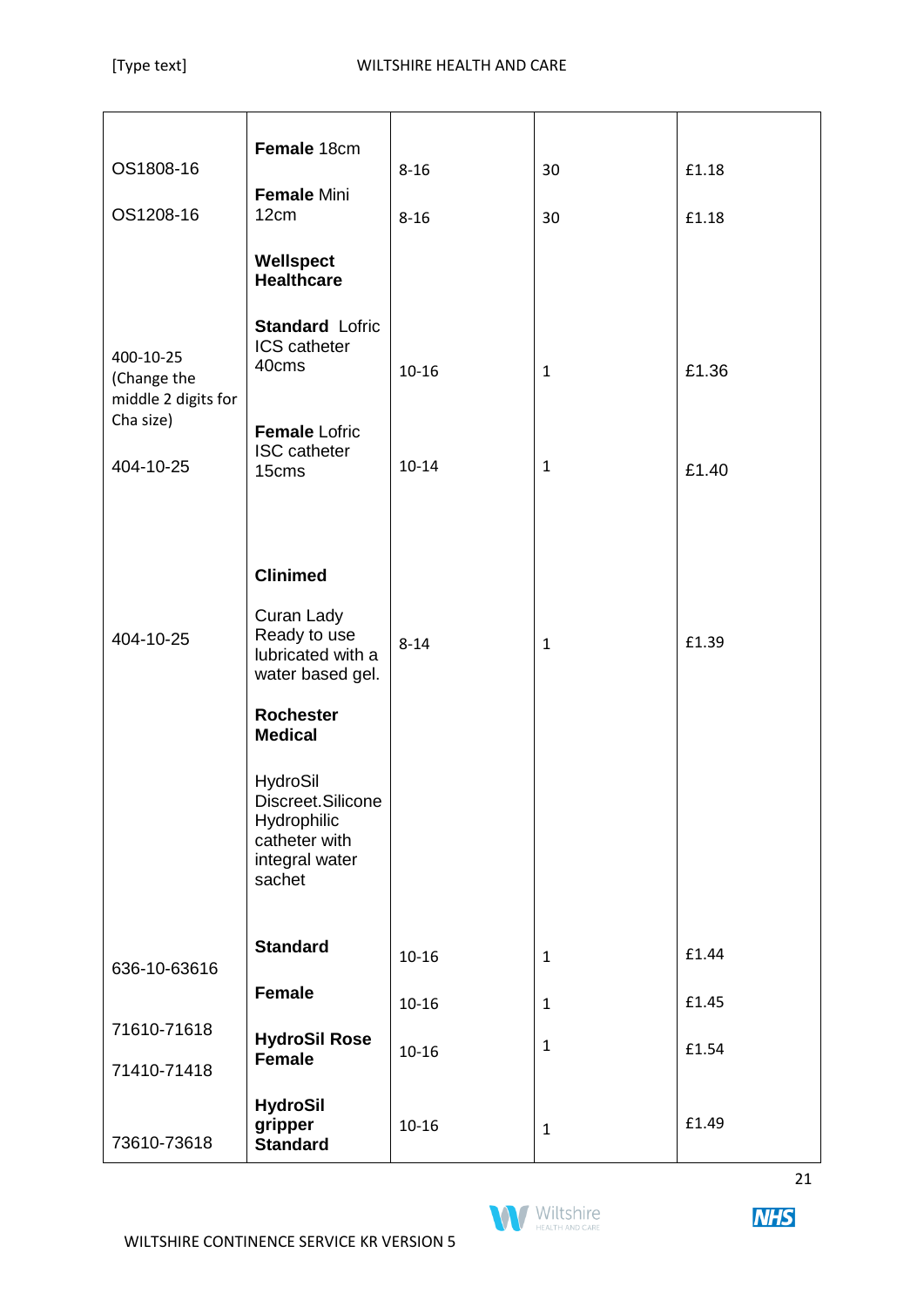| 4100825-<br>4101825                                                        | Wellspect<br><b>Healthcare</b><br><b>Lofric Primo</b><br>Sterile water<br>included. Press<br>water sachet to<br>activate.<br><b>Standard</b> | $8 - 16$  | £1.51 |
|----------------------------------------------------------------------------|----------------------------------------------------------------------------------------------------------------------------------------------|-----------|-------|
| 4140825-<br>4141425                                                        | Female 15cms                                                                                                                                 | $8 - 14$  | £1.56 |
| 410-08-25<br>410-10-25<br>410-12-25<br>410-14-25                           | Female 20cms                                                                                                                                 | $8 - 12$  | £1.56 |
| 410-16-25<br>404-08-25<br>404-10-25<br>404-12-25<br>404-14-25<br>404-16-25 | <b>Lofric Origo</b><br><b>With water</b><br><b>Standard</b><br>40cms                                                                         | $10 - 16$ | £1.70 |

**M** Wiltshire HEALTH AND CAR

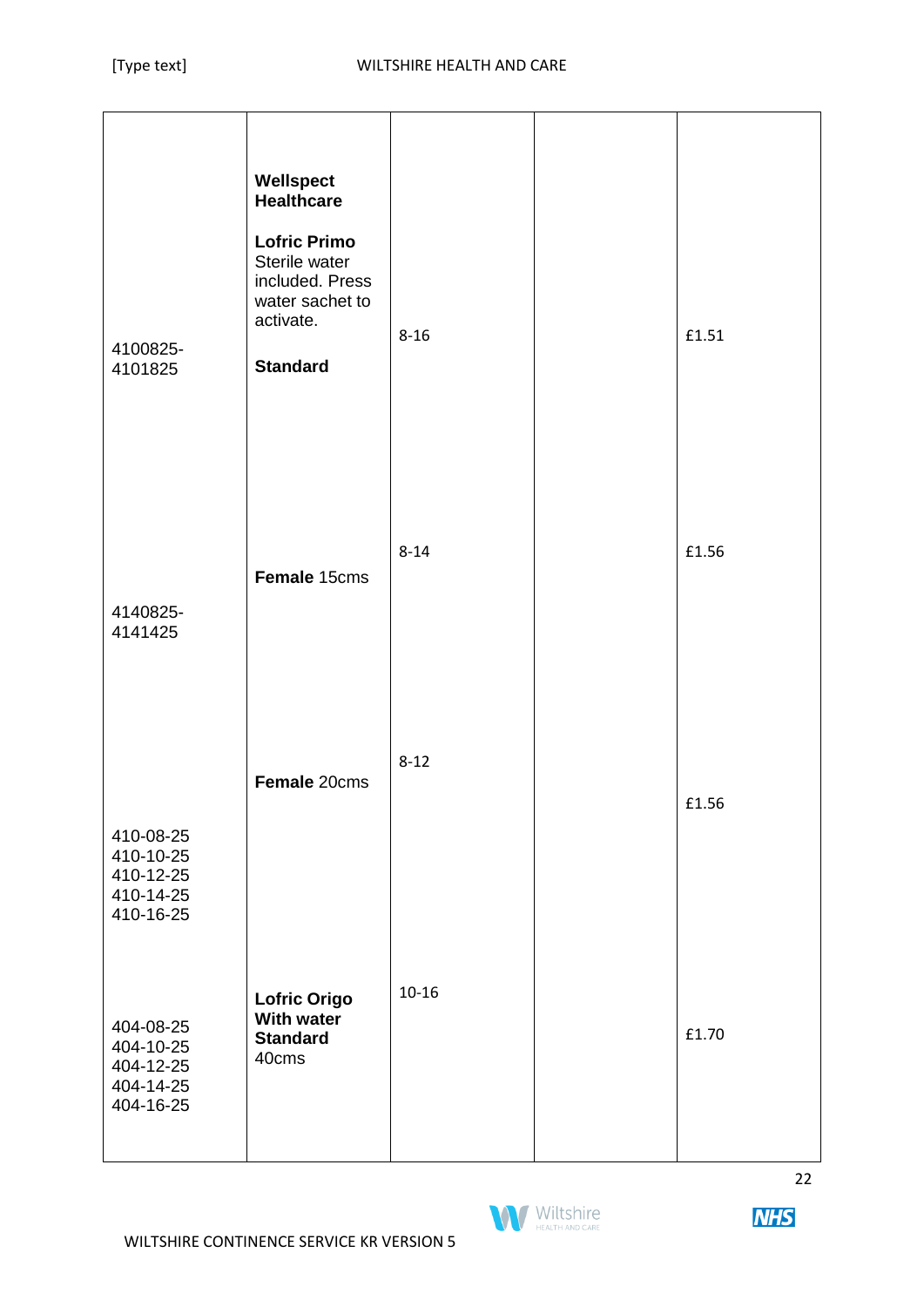| 718 (followed by<br>the Ch size) | <b>Bard</b><br>HydrosilGo All<br>Silicone | $10 - 16$ | £1.56 |
|----------------------------------|-------------------------------------------|-----------|-------|
|                                  |                                           |           |       |

## **SHEATHS**

These can offer a valuable alternative method of urinary incontinence management for men. Sheaths are available with and without fixing devices which may be applied externally. It is important to accurately assess for type and size of sheath using manufacturers measuring device. It is recommended that sheaths are changed on a daily basis.

Adhesive removers and barrier products are not normally recommended with sheaths. Adhesive residue can be washed away with warm soapy water and barrier creams may interfere with adhesion. If a patient is experiencing related problems, advice may be obtained from the continence specialist team.

| ORDER CODE                       | <b>PRODUCT</b>                                                               | <b>QUANTITY</b> | <b>DRUG TAFFIF</b><br><b>PRICE E</b> |
|----------------------------------|------------------------------------------------------------------------------|-----------------|--------------------------------------|
|                                  | <b>Hollister Inview</b><br><b>Special</b>                                    |                 |                                      |
| 97125<br>97129<br>97132<br>97136 | Length 25 mm<br>Length 29 mm<br>Length 32 mm<br>Length 36 mm<br>Length 41 mm | 30              | £46.17<br>£1.53 each                 |

# **INCONTINENCE SHEATHS CONTINUED**



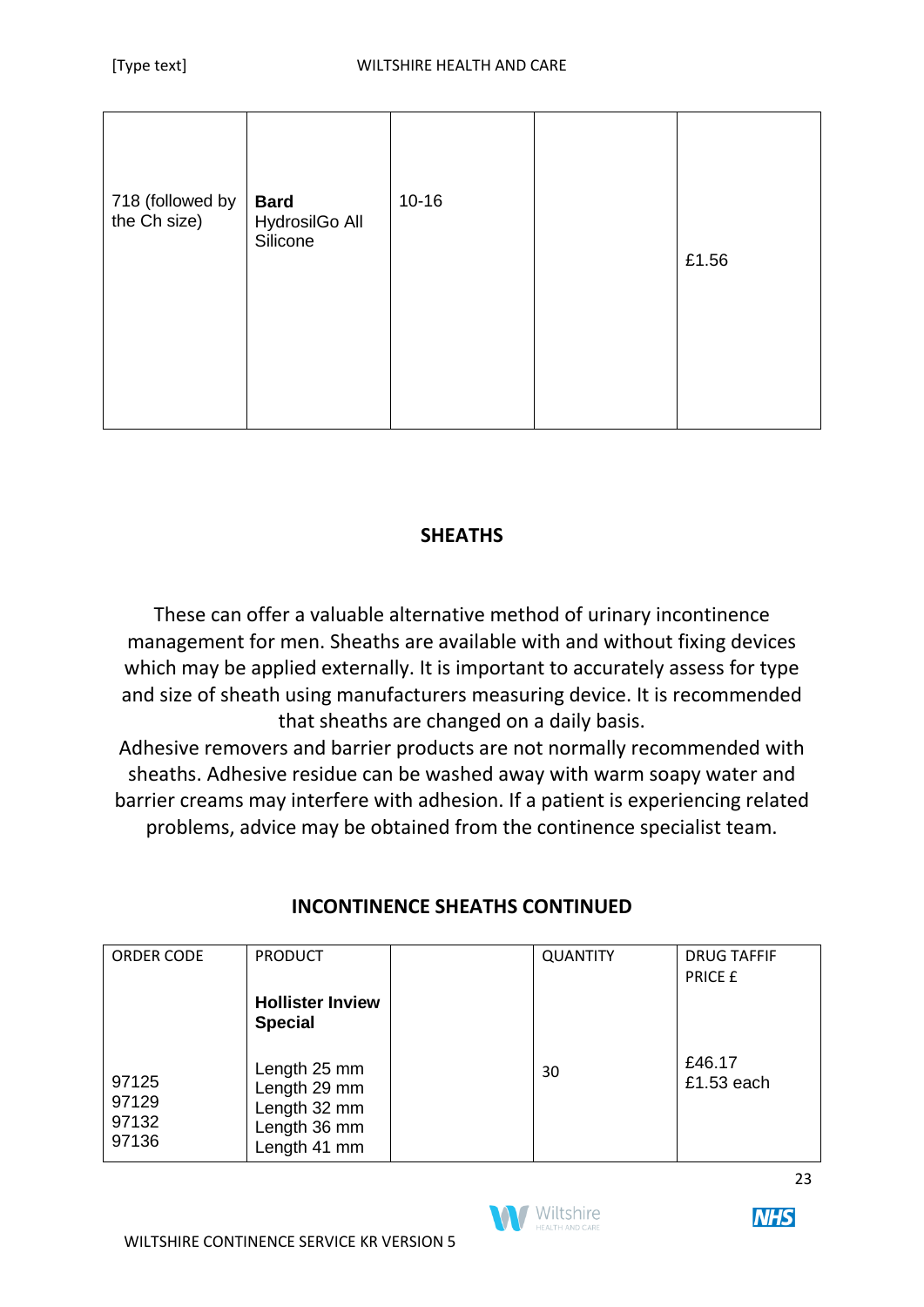| 97141                                     |                                                                                                            |                             |                      |
|-------------------------------------------|------------------------------------------------------------------------------------------------------------|-----------------------------|----------------------|
| 97225<br>97229<br>97232<br>97236<br>97241 | <b>Standard</b><br>Length 25 mm<br>Length 29 mm<br>Length 32 mm<br>Length 36 mm<br>Length 41 mm            |                             |                      |
| 97325<br>97329<br>97332<br>97336<br>97341 | <b>Extra</b><br>Length 25 mm<br>Length 29 mm<br>Length 32 mm<br>Length 36 mm<br>Length 41 mm               |                             |                      |
|                                           | <b>BARD</b> Clear<br>Advantage<br><b>Spirit Available</b><br>in standard, pop<br>on and wide<br>band.      |                             |                      |
| 5243<br>5283<br>5323<br>5363<br>5403      | <b>Standard Style</b><br>1<br>Length 24 mm<br>Length 28 mm<br>Length 32 mm<br>Length 36 mm<br>Length 40 mm | Pk x 30<br><b>All Sizes</b> | £50.52<br>£1.68 each |
| 7243<br>7283<br>7323<br>7363<br>7403      | Pop on Style 2<br>Length 24 mm<br>Length 28 mm<br>Length 32 mm<br>Length 36 mm<br>Length 40 mm             |                             |                      |
| 9243<br>9283<br>9323<br>9363<br>9403      | <b>Wideband style</b><br>3<br>Length 24 mm<br>Length 28 mm<br>Length 32 mm<br>Length 36 mm<br>Length 40 mm |                             |                      |



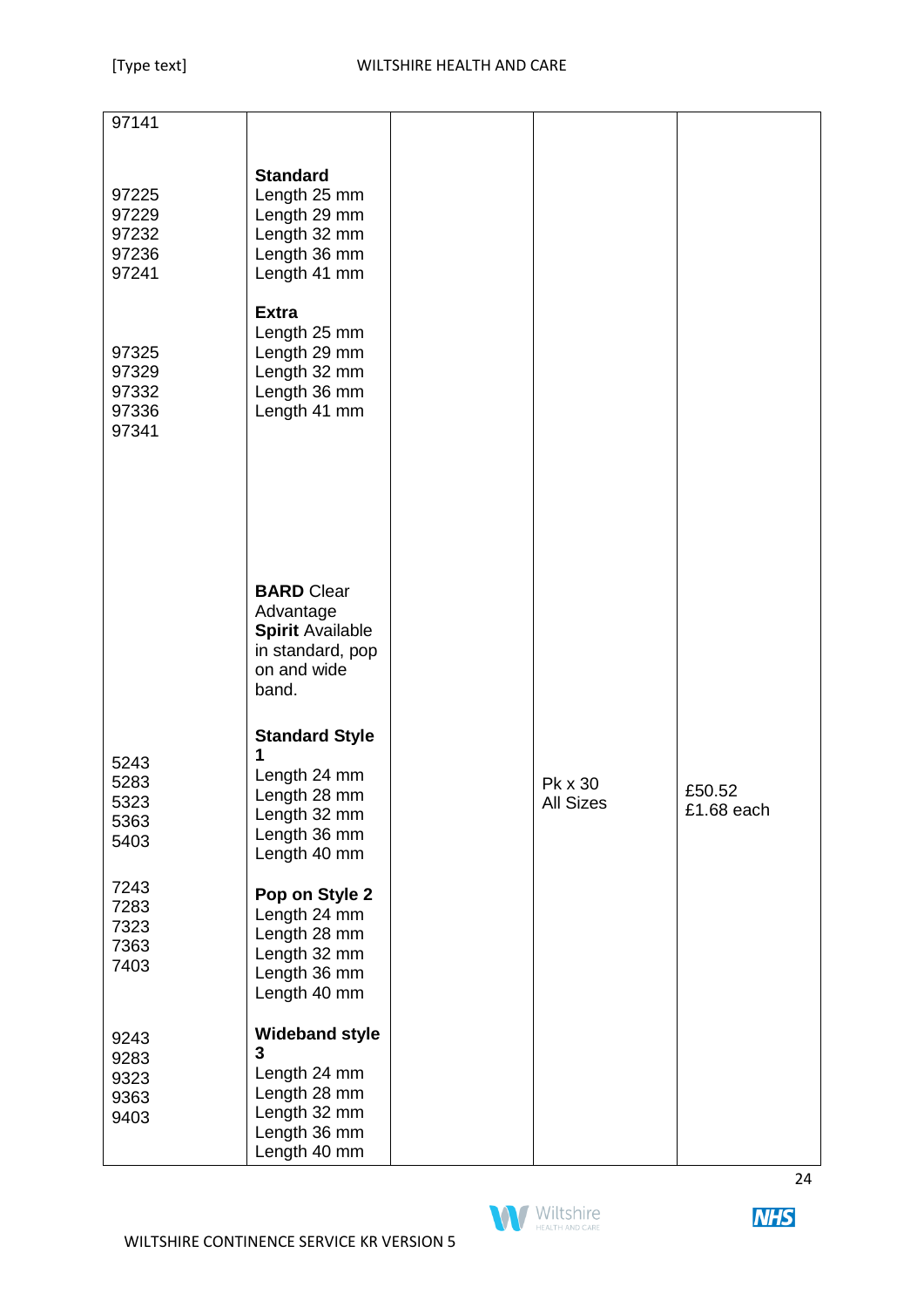|       | <b>Coloplast</b><br>Conveen<br>Optima Silicone<br>Sheath.<br>Individually<br>packaged in<br>rigid compact<br>case |         |                      |
|-------|-------------------------------------------------------------------------------------------------------------------|---------|----------------------|
|       | 25mm (standard<br>length 80mm)                                                                                    | Pk x 30 | £51.68<br>£1.72 each |
| 22025 |                                                                                                                   |         |                      |
| 22030 | 30mm (standard<br>length)                                                                                         |         |                      |
| 22035 | 35mm (standard<br>length)                                                                                         |         |                      |
| 22040 | 40mm (standard<br>length)                                                                                         |         |                      |
| 22121 | 21mm (shorter<br>length 50mm)                                                                                     |         |                      |
| 22125 | 25mm (shorter<br>length 50mm)                                                                                     |         |                      |
| 22130 | 30mm (shorter<br>length 50mm)                                                                                     |         |                      |
| 22135 | 35mm (shorter<br>length 50mm)                                                                                     |         |                      |

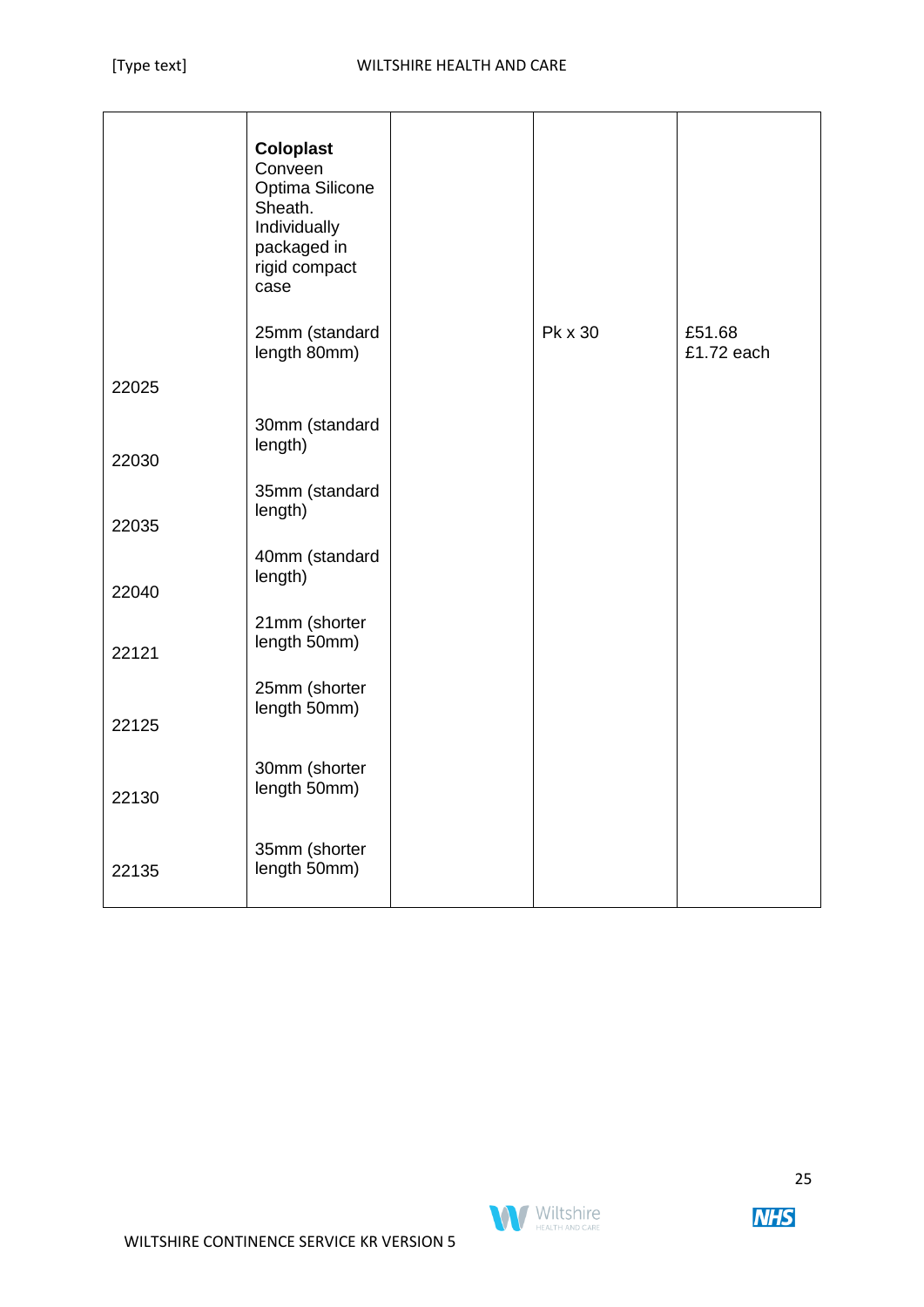#### **INCONTINENCE DEVICE FOR A RETRACTED PENIS**

| ORDER CODE | <b>PRODUCT</b>                     | <b>QUANTITY</b> | <b>DRUG TAFFIF</b> |
|------------|------------------------------------|-----------------|--------------------|
|            |                                    |                 | PRICE £            |
|            |                                    |                 |                    |
|            |                                    |                 |                    |
|            |                                    |                 |                    |
| 9873       | <b>Hollister Incare</b>            | Pk x 10         | £28.90             |
|            |                                    |                 |                    |
|            | <b>Retracted Penis</b>             |                 |                    |
|            | Pouch for Urine                    |                 |                    |
|            |                                    |                 |                    |
|            | Collection with                    |                 |                    |
|            | Flextend skin                      |                 |                    |
|            |                                    |                 |                    |
|            | barrier (a thinner                 |                 |                    |
|            | hydrocolloid                       |                 |                    |
|            |                                    |                 |                    |
|            | flange with more                   |                 |                    |
|            |                                    |                 |                    |
|            |                                    |                 |                    |
|            |                                    |                 |                    |
|            |                                    |                 |                    |
|            |                                    |                 |                    |
|            | flexibility and air<br>permeable). |                 |                    |

## **Trans-anal Irrigation**

Rectal irrigation should only be tried if other less invasive methods of Bowel management have failed to adequately control constipation and/ or faecal incontinence. Please contact the Continence Service for advice. A full continence assessment should be completed prior to considering Trans Anal Irrigation ensuring there are no contra indications.

| ORDER CODE    | <b>PRODUCT</b>                                                       | <b>QUANTITY</b>            | <b>DRUG TAFFIF</b><br>PRICE £ |
|---------------|----------------------------------------------------------------------|----------------------------|-------------------------------|
| $53601 - 015$ | <b>Mac Gregor</b><br><b>Healthcare Ltd.</b><br>Qufora mini<br>system | 1 x water bag<br>with pump | £59.00                        |
| <b>OTM</b>    | Qufora Cone                                                          |                            | £149.70                       |



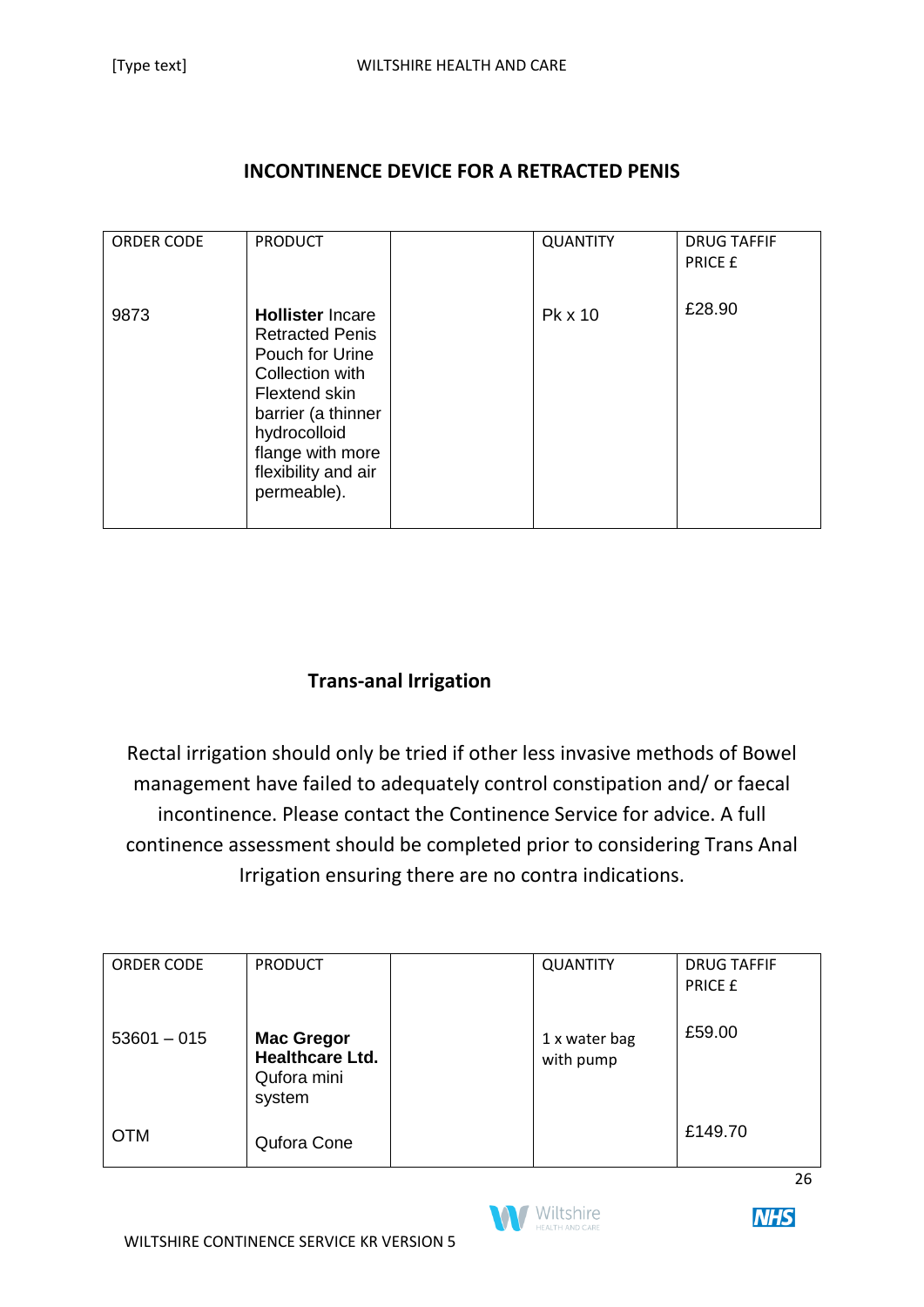|               | <b>Toilet System</b> | 15x cones                   |         |
|---------------|----------------------|-----------------------------|---------|
|               | (includes water      |                             |         |
|               | bag with pump        |                             |         |
|               | and 15 cones)        |                             |         |
|               |                      |                             |         |
|               |                      |                             |         |
|               |                      |                             |         |
|               |                      |                             |         |
| $53001 - 055$ |                      |                             |         |
|               | Qufora bed           | <b>Includes</b>             |         |
|               | system 21MM          | waterbag, 15                |         |
|               | Catheters            | rectal catheters            |         |
|               |                      | and collection              |         |
|               |                      | bag                         |         |
| $53101 - 055$ |                      |                             |         |
|               | 30mm catheters       |                             |         |
|               |                      |                             |         |
|               |                      |                             |         |
|               | <b>OAKMED LTD</b>    |                             |         |
|               | Aquaflush.           |                             |         |
|               | <b>Compact</b>       |                             |         |
|               | system               |                             |         |
|               |                      |                             |         |
| <b>AFCS</b>   | Compact              | Contains                    |         |
|               | irrigation cone      | 1x pump                     | £40.32  |
|               | system starter       | 5x cones and                |         |
|               | set.                 | gloves                      |         |
|               |                      | 1x washbag                  |         |
|               |                      |                             |         |
|               |                      |                             |         |
|               |                      |                             |         |
| <b>AFCM</b>   |                      | Contains                    |         |
|               | Compact              | 1x pump                     | £72.08  |
|               | irrigation system    | 15x cones and               |         |
|               | Monthly set          | gloves                      |         |
|               |                      |                             |         |
| <b>AFQS</b>   |                      |                             |         |
|               | Quick irrigation     | Contains                    |         |
|               | cone system          | 1x water bag                | £94.07  |
|               | starter set          |                             |         |
|               |                      | and pump<br>1x "5" hook for |         |
|               |                      |                             |         |
|               |                      | water bag                   |         |
|               |                      | 1x extension                |         |
|               |                      | tube                        |         |
|               |                      | 5x cones in                 |         |
|               |                      | gloves                      |         |
|               |                      | 1x washbag                  |         |
|               |                      | 1x strap                    |         |
|               |                      |                             |         |
|               |                      |                             |         |
| QFQM          |                      |                             |         |
|               | Quick irrigation     | Contains                    |         |
|               | cone system          | 1x waterbag and             | £123.40 |
|               | monthly set          | pump                        |         |

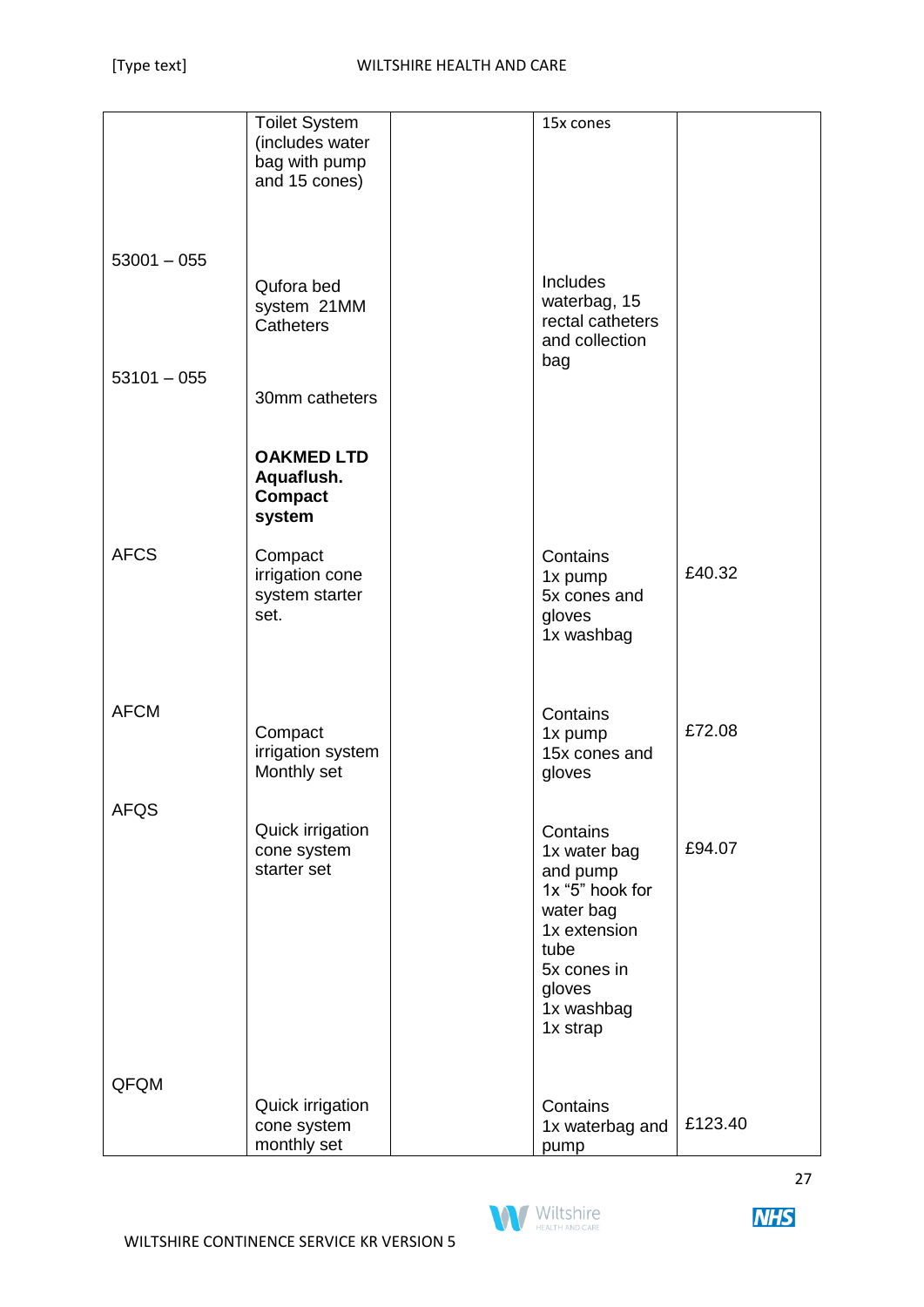|                |                             | 15x cones and                     |         |
|----------------|-----------------------------|-----------------------------------|---------|
|                |                             | gloves                            |         |
|                |                             |                                   |         |
|                |                             |                                   |         |
|                |                             |                                   |         |
| <b>AFEXTN</b>  |                             |                                   |         |
|                | Accessory                   | 2x extension                      | £7.55   |
|                |                             | tubes                             |         |
| <b>AFSTRAP</b> | Accessory                   | 2x straps                         | £5.39   |
|                |                             |                                   |         |
|                |                             |                                   |         |
| 2912OE         | <b>B</b> Braun              | (includes                         |         |
|                | <b>Medical Ltd</b>          | electric pump,                    | £489.61 |
|                | IryPump S                   | water container,<br>1cone) to be  |         |
|                |                             | used with Iry<br>Cone.            |         |
|                |                             |                                   |         |
|                |                             |                                   |         |
|                |                             |                                   |         |
| 2922OE         |                             | (includes 1                       | £60.07  |
|                | Iry cone                    | cone and tubing<br>to be replaced |         |
|                |                             | every 3/12)                       |         |
| 29121          |                             | (includes                         |         |
|                | <b>Coloplast</b>            | control unit, 2                   | £75.49  |
|                | Peristeen<br>System         | rectal catheters,<br>water bag, 2 |         |
|                |                             | straps) To be<br>used with the    |         |
|                |                             | accessory unit.                   |         |
|                |                             |                                   |         |
|                |                             |                                   |         |
|                |                             | (includes 15                      |         |
|                | Peristeen<br>accessory unit | rectal catheters,<br>water bag)   | £131.57 |
|                |                             |                                   |         |

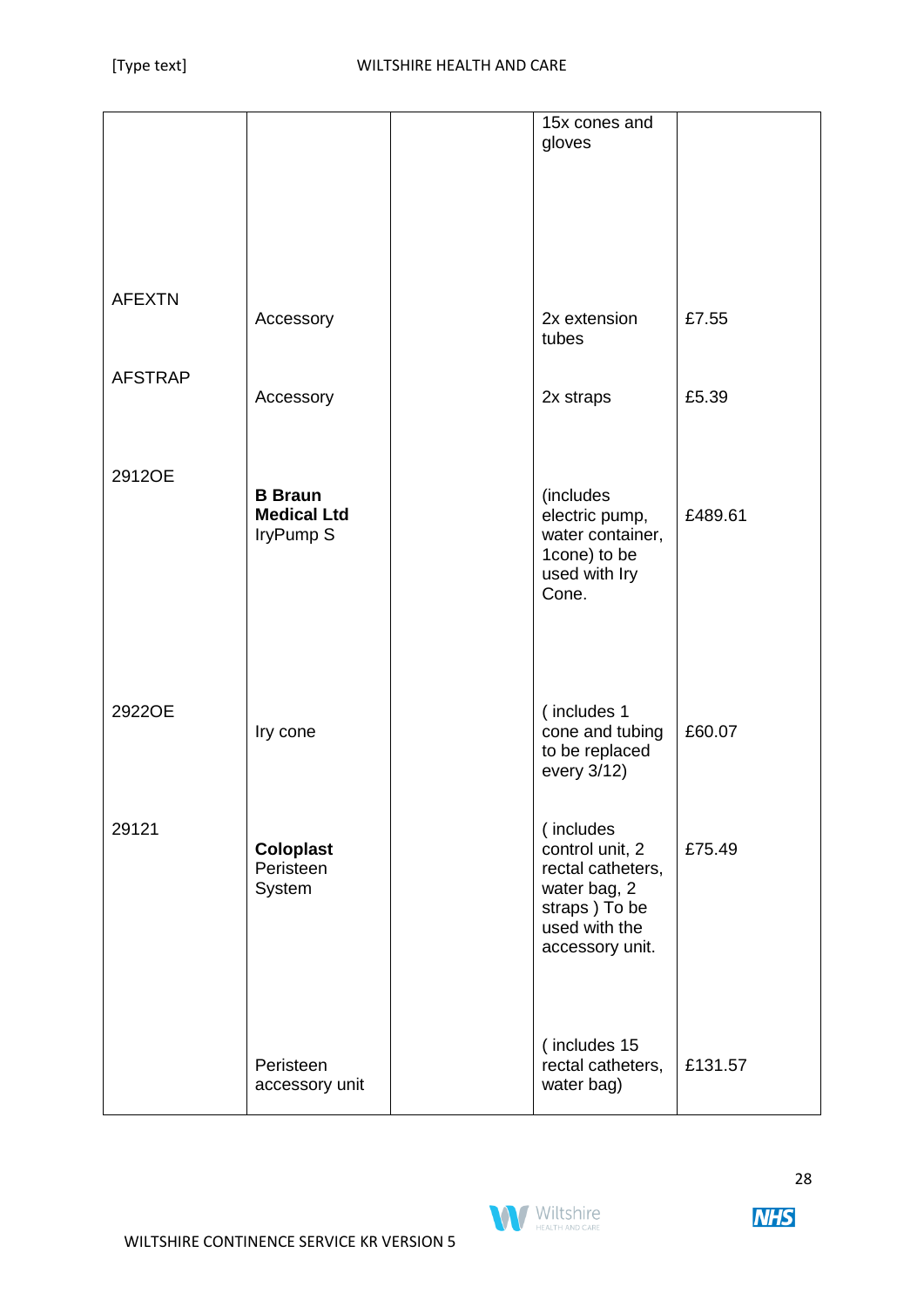#### **ANAL PLUGS**

# Note: If considering using this product please discuss with Continence Nurse Specialist first.

| ORDER CODE | <b>PRODUCT</b>                                                      | QUANTITY                   | <b>DRUG TAFFIF</b><br>PRICE £ |
|------------|---------------------------------------------------------------------|----------------------------|-------------------------------|
|            |                                                                     |                            |                               |
| 702        | <b>Renew Medical</b><br><b>Ltd</b><br>Renew inserts<br>starter pack | 10 (5 regular, 5<br>large) |                               |
| 706        | <b>Renew inserts</b><br>Regular                                     | 30                         | £65.11                        |
| 707        | <b>Renew inserts</b><br>large                                       | 30                         | £65.11                        |
| 1450       | <b>Coloplast</b><br>Peristeen Anal<br>$Plug - small$<br>35mm        | <b>Pk x20</b>              | £44.15 (£2.21<br>each)        |
| 1451       |                                                                     |                            |                               |
|            | <b>Coloplast</b><br>Peristeen Anal<br>$Plug - large$<br>45mm        | <b>Pk x20</b>              | £43.25 (£2.16<br>each)        |

# **FAECAL COLLECTORS**

| <b>ORDER CODE</b> | <b>PRODUCT</b>                                             | <b>QUANTITY</b> |        |
|-------------------|------------------------------------------------------------|-----------------|--------|
| 9821              | <b>Hollister Faecal</b><br>Collector 1000<br>mls capacity. | Pk x 10         | £45.55 |

29



**NHS**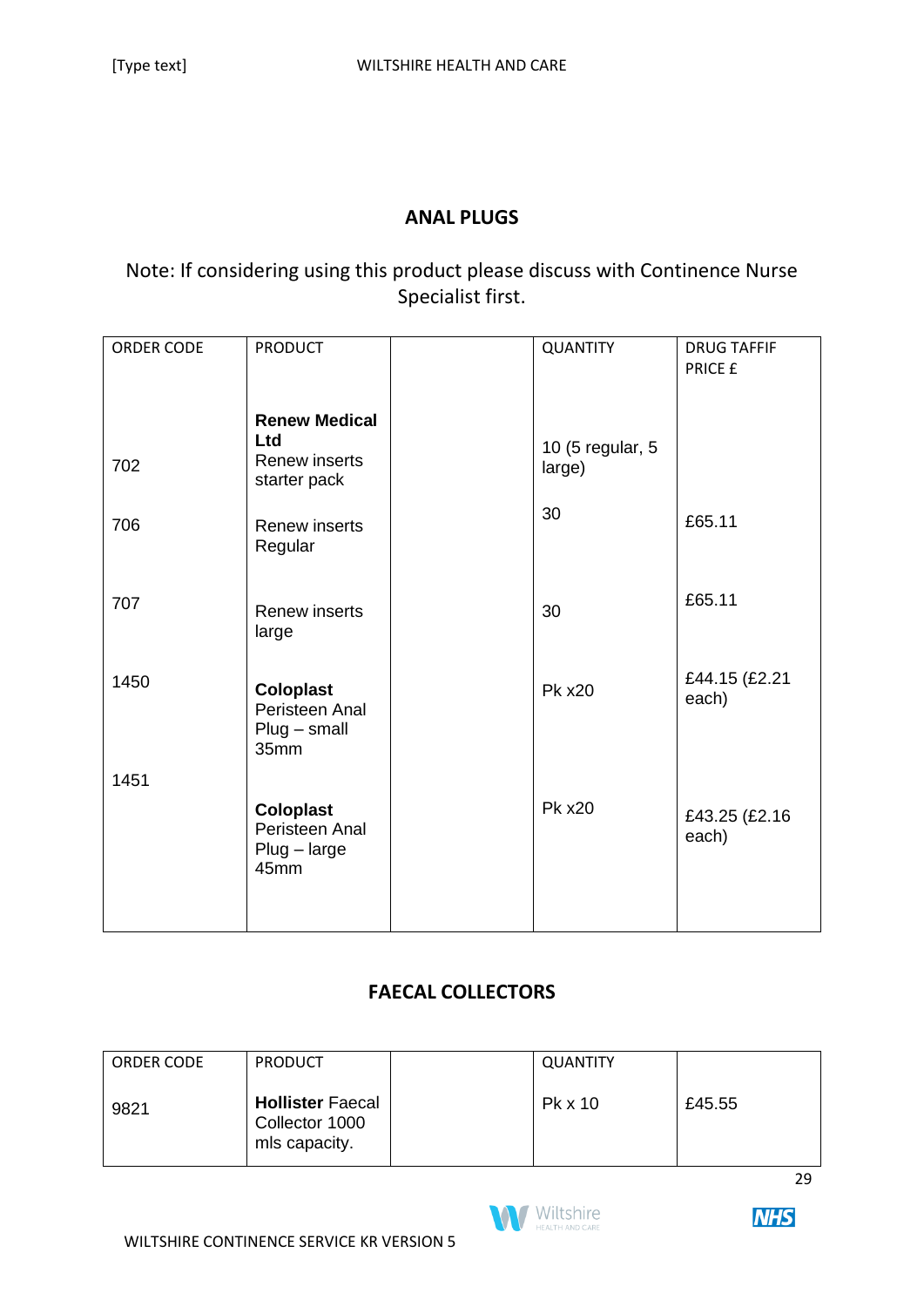|             | Each collector<br>comes with<br>accompanying<br>sachet of<br>protective skin<br>gel.                                                              |          |        |
|-------------|---------------------------------------------------------------------------------------------------------------------------------------------------|----------|--------|
| 9822        | <b>Hollister Faecal</b><br>Collector 500<br>mls capacity.<br>Each collector<br>comes with<br>accompanying<br>sachet of<br>protective skin<br>gel. | Pk x 10  | £45.55 |
| 7917        | <b>Hollister Skin</b><br><b>Gel Protective</b><br>dressing wipes<br>for use with<br>faecal collector.                                             | Pk x 50  | £14.13 |
| <b>MRWZ</b> | Ostomart<br>Adhesive<br>remover                                                                                                                   | 100 mls  | £9.37  |
| 7760        | <b>ONLY ORDER</b><br><b>WIPES IF</b><br><b>AEROSOL</b><br><b>UNSUITABLE</b>                                                                       | 50 wipes | £13.80 |
|             | <b>Hollister</b><br>Universal<br>adhesive<br>remover wipes.                                                                                       |          |        |

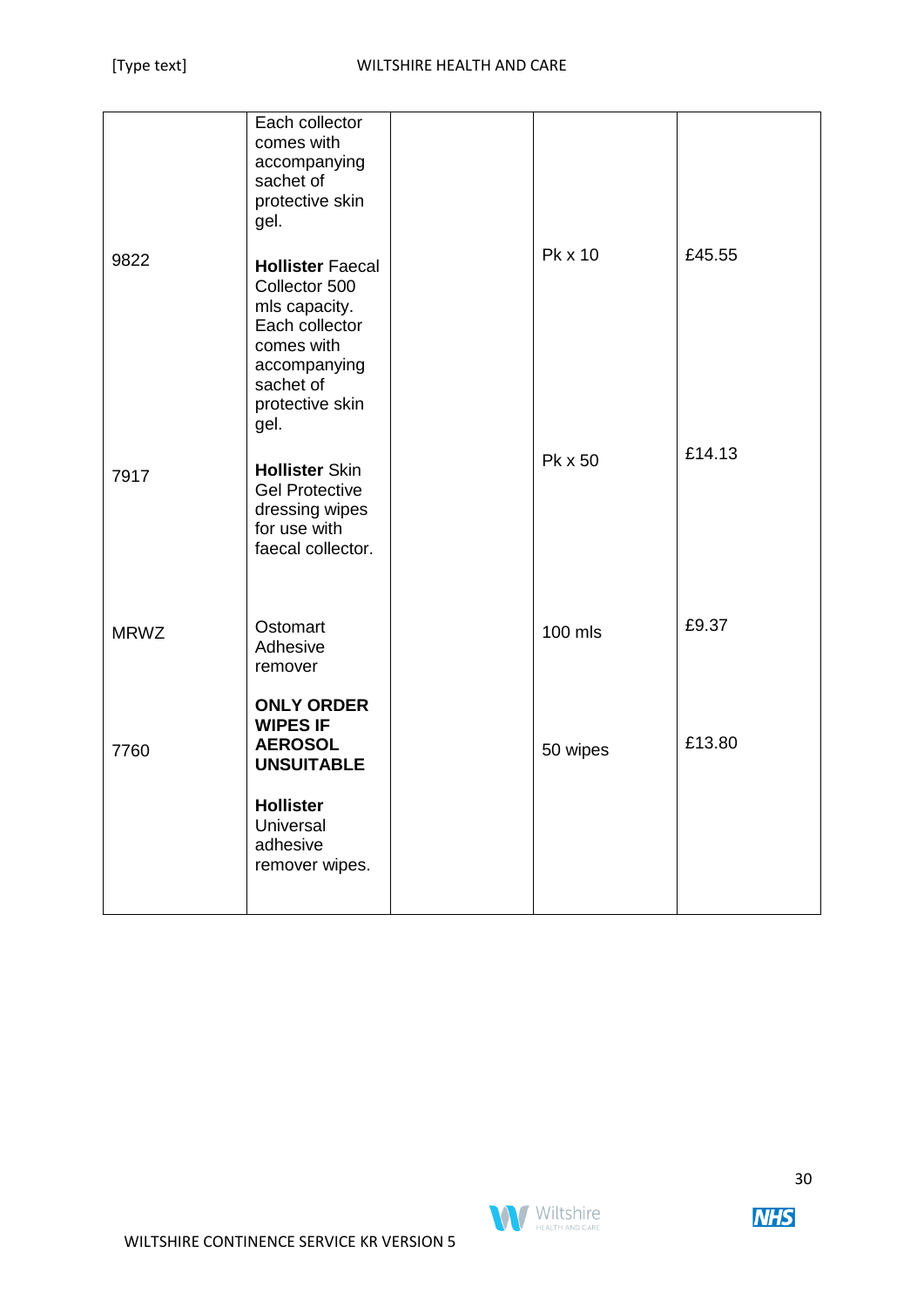#### **URINE TESTING COLLECTION PACK**

| <b>SUPPLIER</b><br><b>CODE</b> | <b>PRODUCT</b>                                                                                                                                                         | <b>NHS CODE</b> | <b>PRICE</b>             |
|--------------------------------|------------------------------------------------------------------------------------------------------------------------------------------------------------------------|-----------------|--------------------------|
| 310019                         | <b>NORTHUMBRIAN</b><br><b>MEDICAL</b><br><b>SUPPLIES LTD</b>                                                                                                           | <b>FSW106</b>   | 75P EACH<br>£25 PLUS VAT |
|                                | <b>Newcastle Urine</b><br><b>Collection Pack</b><br>single use. Each<br>pack contains 2<br>urine collection<br>pads, a 5 ml<br>syringe and a<br>specimen<br>container. |                 |                          |

#### **URETHRAL DILATORS**

A urethral stricture is a narrowing of the urethra often caused by injury or disease. A doctor may suggest a urethral dilator is used to maintain the urethral opening. Please contact the Urology Nurses or the Continence Nurses for advice on ordering.

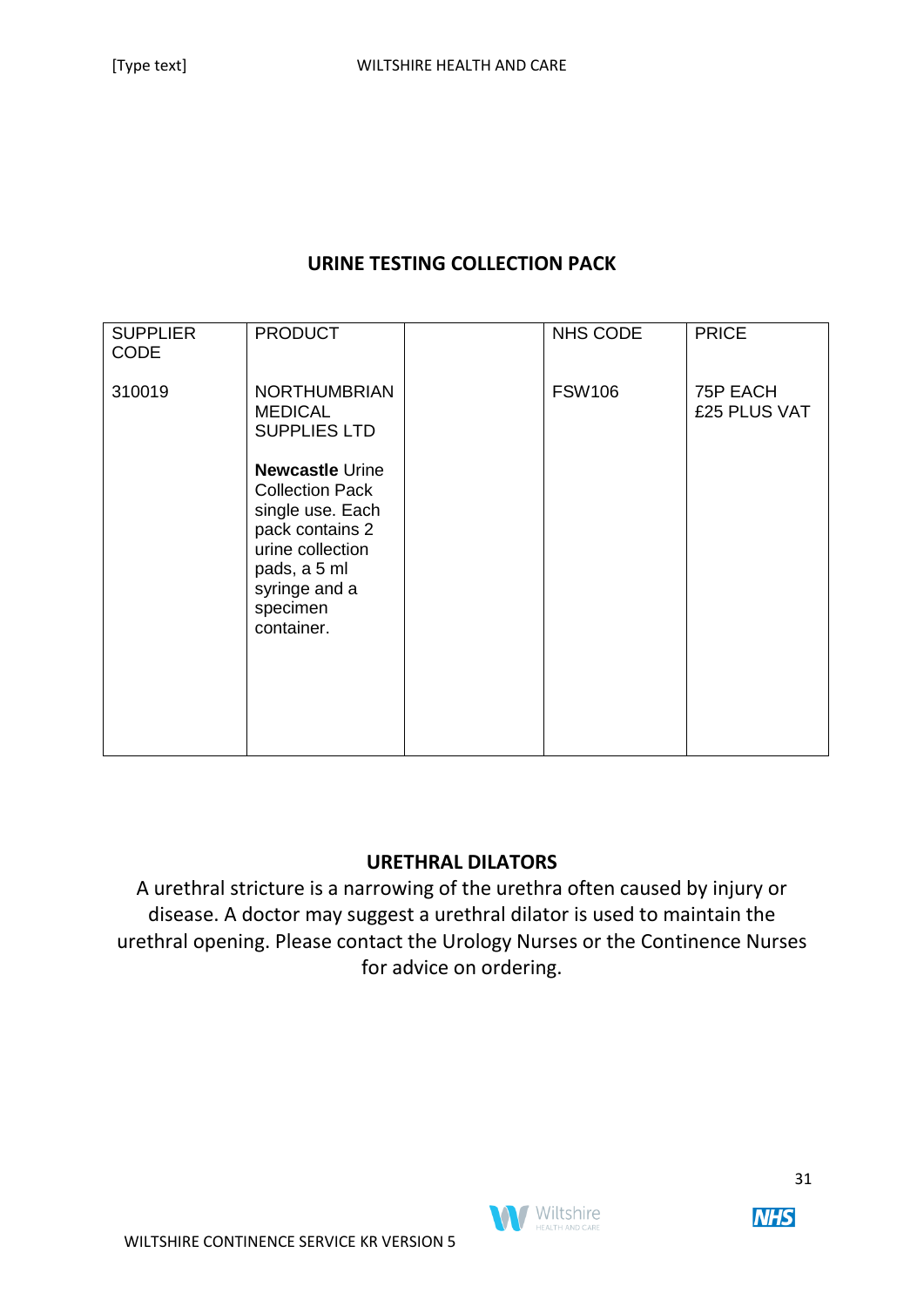## **CONTINENCE APPLIANCES**

| <b>SUPPLIER</b><br><b>CODE</b> | <b>PRODUCT</b>                                      |   | NHS CODE | <b>PRICE</b> |
|--------------------------------|-----------------------------------------------------|---|----------|--------------|
| $6 - 26$                       | Beambridge<br>female saddle<br>urinal               | 1 |          | 1403p        |
| $6 - 18$                       | Beambridge<br>bridge urinal                         | 1 |          | 1403p        |
|                                | <b>URIbag manfed</b><br>sauer uribag<br>(male)      | 1 |          | 1394p        |
|                                | <b>URIbag F</b><br>Manfred sauer<br>uribag (female) | 1 |          | 1394p        |
|                                |                                                     |   |          |              |



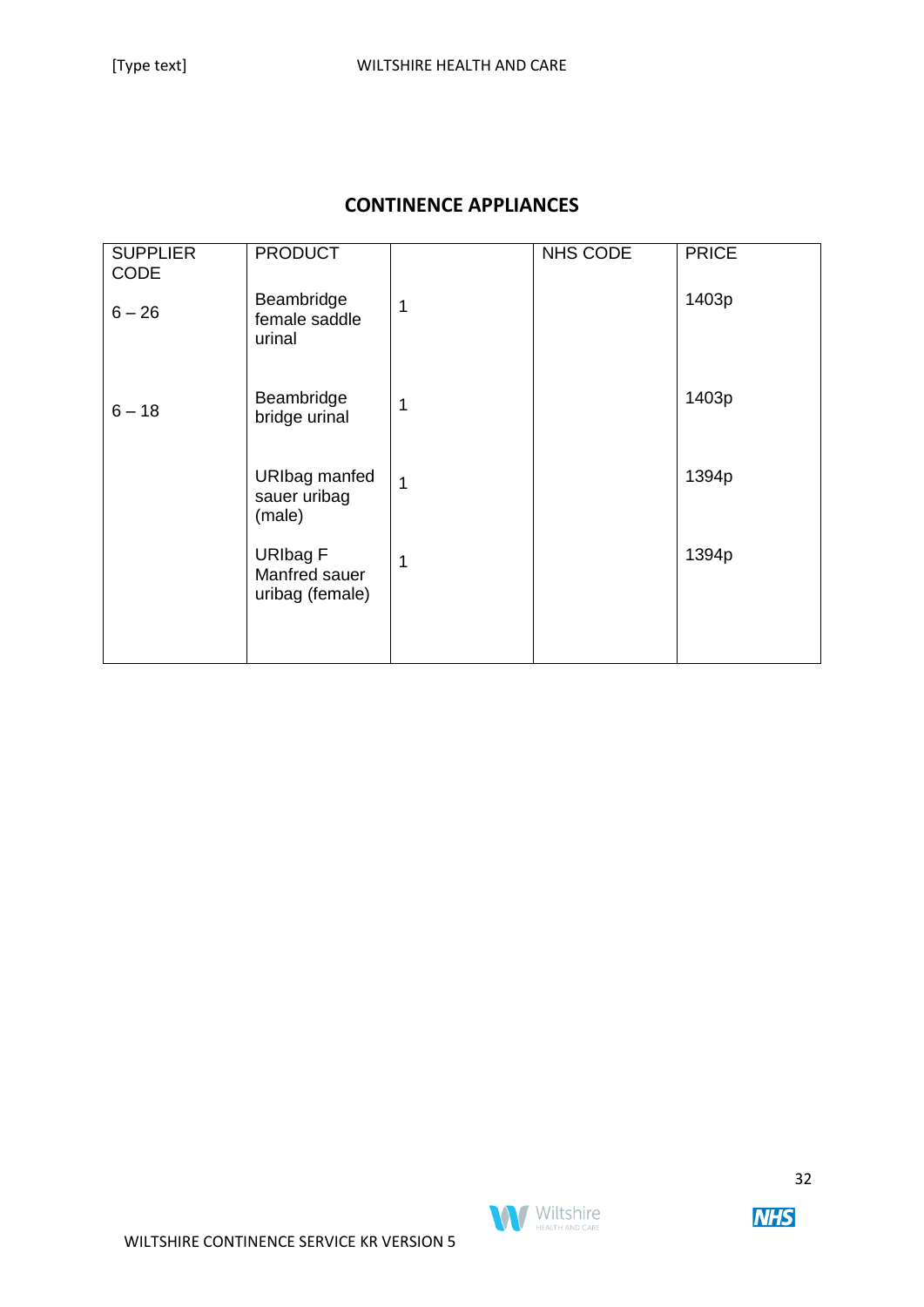# Prescribing guidelines for continence appliances

| <b>Appliance</b> | <b>Frequency of</b> | Recommended          | <b>Additional</b> |
|------------------|---------------------|----------------------|-------------------|
|                  | change              | monthly quantity     | information       |
| Indwelling       | Up to 12            | One (plus one spare) |                   |
| catheters        | weeks(long          | every 3 months       |                   |
|                  | term)               |                      |                   |
| Indwelling       | Up to 4             | One (plus one spare) |                   |
| catheters        | weeks(medium        | every month          |                   |
|                  | term)               |                      |                   |
| Intermittent     | Between 1-5         | Average use - 30 to  |                   |
| single use       | times daily         | 125                  |                   |
| catheter         |                     |                      |                   |
| Catheter         | Every 5-7 days      | Five                 |                   |
| valves           |                     |                      |                   |
| <b>Sheaths</b>   | Usually one         | Thirty               |                   |
|                  | per day             |                      |                   |
| Leg bags         | Usually one         | Five                 |                   |
|                  | bag every 5-7       |                      |                   |
|                  | days                |                      |                   |
| Night bags       | Usually one         | Five                 |                   |
| (Drainable)      | bag every 5-7       |                      |                   |
|                  | days                |                      |                   |
| <b>Night</b>     | One bag in 24       | Thirty               |                   |
| bags(non-        | hours               |                      |                   |
| drainable)       |                     |                      |                   |
| Catheter         |                     | One                  | Pack of 5         |
| retaining        |                     |                      | 4-6 months        |
| straps           |                     |                      |                   |
| Catheter bag     |                     | One                  | Pack of 4         |
| sleeves          |                     |                      | 6 months          |
| Anal plugs       | Usually every       | Sixty                |                   |
|                  | 12 hours            |                      |                   |
| Retracted        | <b>Usually 24-</b>  | Thirty               |                   |
| penile pouch     | 48hours             |                      |                   |

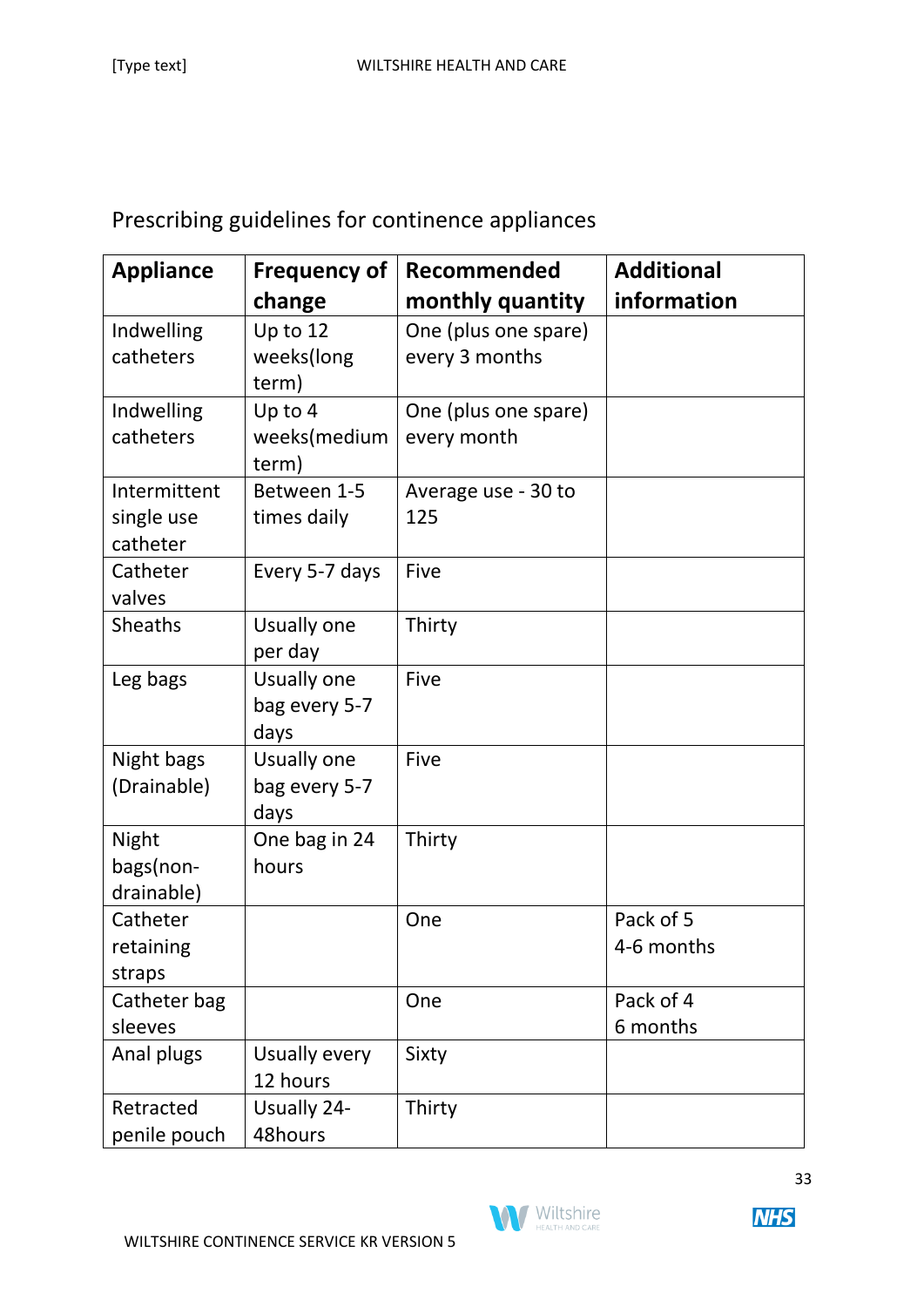| Faecal    | Usually 24    | Thirty | Designed to collect |
|-----------|---------------|--------|---------------------|
| collector | hours or more |        | liquid stool only   |

# **REFERENCES**

NICE Guidelines CG 171. Urinary incontinence: The management of urinary incontinence in women. September 2013. http://publications.nice.org.uk/urinary-incontinence-cg40

NICE Guidelines CG 139. Infection: Prevention and control of healthcare-associated infections in primary and community care. March 2012. http://publications.nice.org.uk/infection-cg139

NICE Guidelines CG 49. Faecal incontinence: The management of faecal incontinence in adults. June 2007. http://publications.nice.org.uk/faecal-incontinence-cg49

Drug Tariff for the National Health Service for England and Wales. Available on the NHS Business Services Authority website at www.nhsbsa.nhs.uk

Getliffe K, Hughes S, Claire M. The dissolution of urinary catheter encrustation. British Journal of Urology 2000; 85 (1): 60-4.

Catheter Care. RCN guidance for Nurses. Royal College of Nursing 2012. Available at https://www.rcn.org.uk/\_\_data/assets/pdf\_file/0018/157410/003237.pdf

Addison R. Bladder health and Continence Care. Nursing Times 2001; 97 (40): 55-56.

Turner B, Dickens N. Long Term Urethral Catherisation. Nursing Times 2011; 21 (4): 32-38.

Madeo M, Roodhouse AJ. Reducing the risks associated with urinary catheters. Nursing Standard Supplement, 2011. Available at http://journals.rcni.com/userimages/ContentEditor/1373359192489/ Continence-2011.pdf

An overview of the new arrangements under Part IX of the Drug Tariff for the provision of stoma and urology appliances – and related services – in primary care. Department of Health, April 2010.

www.dh.gov.uk/en/Publicationsandstatistics/Publications/PublicationsPolicyAndGuidance/ DH 110492

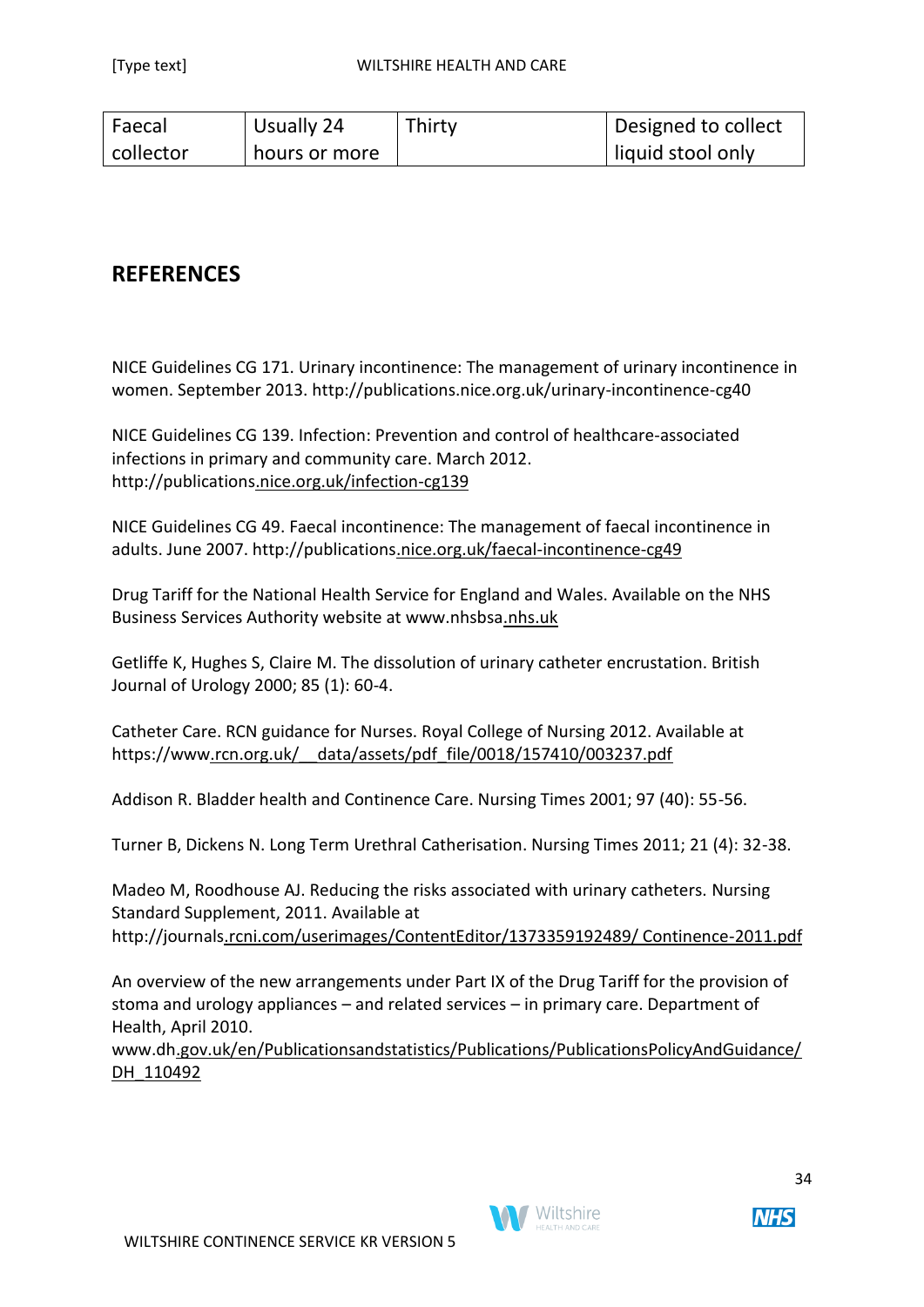#### **MANUFACTURERS' CONTACT INFORMATION**

| Product                     | <b>Head Office</b>                          | Representative                         | <b>Nurse Specialist</b>         |
|-----------------------------|---------------------------------------------|----------------------------------------|---------------------------------|
| Bard/Rochester<br>Medical   | 01293 - 527888                              | <b>Becky Gibbs</b><br>07734868765      | <b>Clare Gibbs</b>              |
| $B - Braun$                 | 01142 - 259000                              | Julie Turner<br>07977248091            |                                 |
| Beambridge medical<br>Itd   | 01483 - 571928                              |                                        |                                 |
| <b>Clini Supplies</b>       |                                             | <b>Felicity Pollock</b><br>07887532214 |                                 |
| Clini med                   | 8000360100                                  | Jayne Thornback<br>07825668583         |                                 |
| Coloplast                   | 01733 - 392000                              | Vivien Du Toit<br>07943817836          |                                 |
| Convatec                    | 01244 - 832206                              | <b>Tom Davies</b><br>07871949535       | Claudine Bamford<br>07948722234 |
| Flexicare                   | 01443 - 474647                              | Micheal Boarden<br>07825137030         |                                 |
| <b>Great Bear</b>           | 02920 - 747770                              | <b>Gregory Roscow</b><br>07872195205   |                                 |
| MacGregor Healthcare<br>Ltd | <b>Head Office Sue Frost</b><br>07917542835 |                                        |                                 |
| Manfred Saur Ltd            | 01604 - 588090                              |                                        |                                 |
| Hollister                   | 0118985000                                  | Matt Smith<br>07834093597              |                                 |